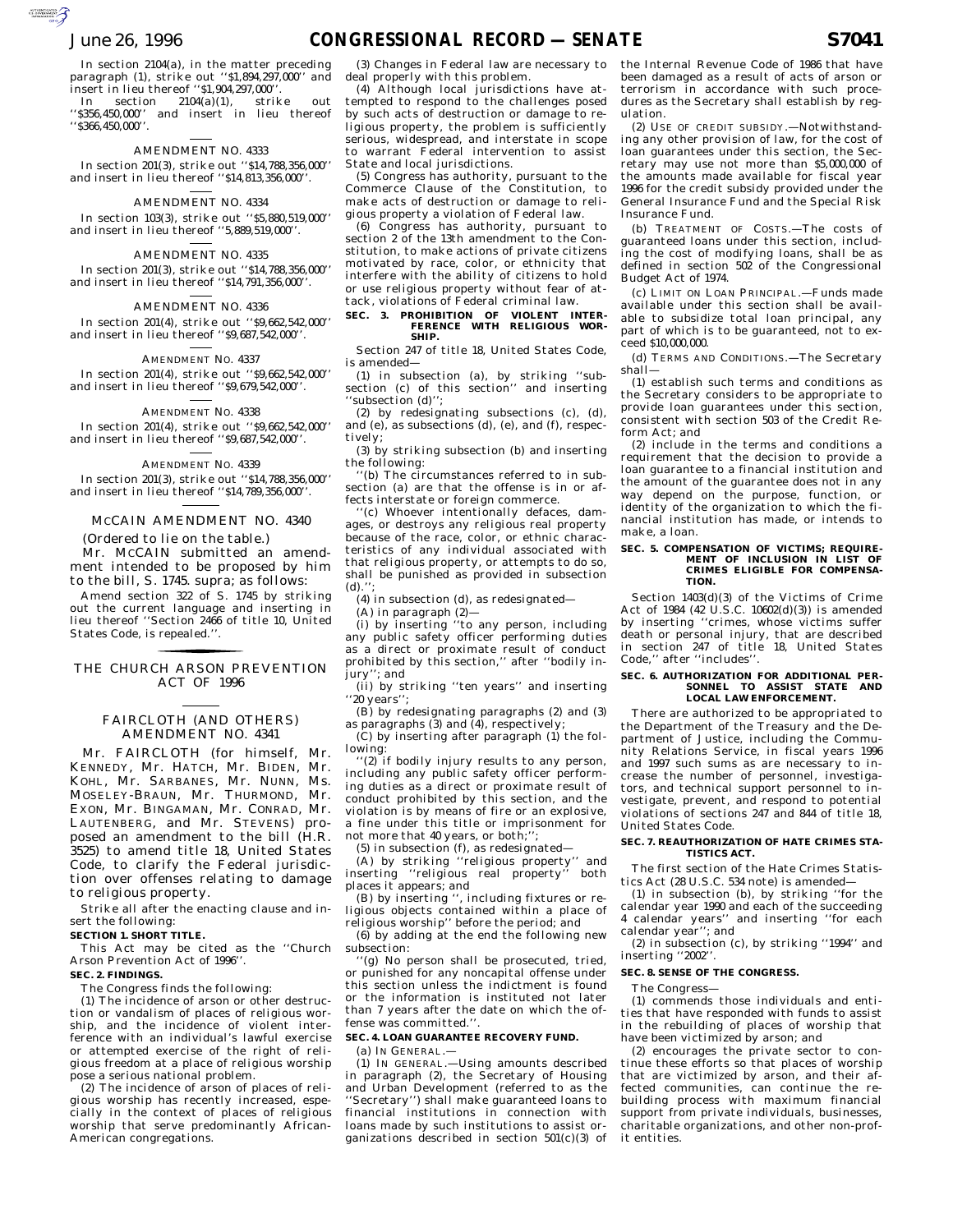THE NATIONAL DEFENSE AUTHOR-IZATION ACT FOR FISCAL YEAR 1997

## FORD (AND BROWN) AMENDMENT NO. 4342

(Ordered to lie on the table.)

Mr. FORD (for himself and Mr. BROWN) submitted an amendment intended to be proposed by them to the bill, S. 1745, supra; as follows:

At the end of subtitle B of title I, add the following:

#### **SEC. 113. DEMILITARIZATION OF ASSEMBLED CHEMICAL MUNITIONS.**

(a) PILOT PROGRAM.—The Secretary of Defense shall conduct a pilot program to identify and demonstrate feasible alternatives to incineration for the demilitarization of assembled chemical munitions.

(b) PROGRAM REQUIREMENTS.—(1) the Secretary of Defense shall designate an executive agent to carry out the pilot program required to be conducted under subsection (a). (2) The executive agent shall—

(A) be an officer or executive of the United States Government;

(B) be accountable to the Secretary of Defense; and

(C) not be, or have been, in direct or immediate control of the chemical weapon stockpile demilitarization program established by 1412 of the Department of Defense Authorization Act, 1986 (50 U.S.C. 1521) or the alternative disposal process program carried out under sections 174 and 175 of the National Defense Authorization Act for Fiscal Year 1993 (Public Law 102–484; 50 U.S.C. 1521 note).

(3) The executive agent may—

(A) carry out the pilot program directly;

(B) enter into a contract with a private entity to carry out the pilot program; or

(C) transfer funds to another department or agency of the Federal Government in order to provide for such department or agency to carry out the pilot program.

(4) A department or agency that carries out the pilot program under paragraph (3)(C) may not, for purposes of the pilot program, contract with or competitively select the organization within the Army that exercises direct or immediate management control over either program referred to in paragraph  $(2)(C)$ .

(5) The pilot program shall terminate not later than September 30, 2000.

(c) ANNUAL REPORT.—Not later than December 15 of each year in which the Secretary carries out the pilot program, the Secretary shall submit to Congress a report on the activities under the pilot program during the preceding fiscal year.

(d) EVALUATION AND REPORT.—Not later than December 31, 2000, the Secretary of Defense shall—

(1) evaluate each demilitarization alternative identified and demonstrated under the pilot program to determine whether that alternative—

(A) is as safe and cost efficient as incineration for disposing of assembled chemical munitions; and

(B) meets the requirements of section 1412 of the Department of Defense Authorization Act, 1986; and

(2) submit to Congress a report containing the evaluation.

(e) LIMITATION ON LONG LEAD CONTRACT-ING.—(1) Notwithstanding any other provision of law and except as provided in paragraph (2), the Secretary may not enter into any contract for the purchase of long lead materials considered to be baseline incineration specific materials for the construction of an incinerator at any site in Kentucky or

Colorado until the executive agent designated for the pilot program submits an application for such permits as are necessary under the law of the State of Kentucky or the law of the State of Colorado, as the case may be, for the construction at that site of a plant for demilitarization of assembled chemical munitions by means of an alternative to incineration.

(2) The Secretary may enter into a contract described in paragraph (1) beginning 60 days after the date on which the Secretary submits to Congress—

(A) the report required by subsection  $(d)(2)$ ; and

(B) the certification of the executive agent that—

(i) there exists no alternative technology as safe and cost efficient as incineration for demilitarizing chemical munitions at nonbulk sites; and

(ii) no alternative technology can meet the requirements of section 1412 of the Department of Defense Authorization Act, 1986.

(f) ASSEMBLED CHEMICAL MUNITION DE-FINED.—For the purpose of this section, the term ''assembled chemical munition'' means an entire chemical munition, including component parts, chemical agent, propellant, and explosive.

(g) FUNDING.—(1) Of the amount authorized to be appropriated under section 107, \$60,000,000 shall be available for the pilot program under this section. Such funds may not be derived from funds to be made available under the chemical demilitarization program for the alternative technologies research and development program at bulk sites.

(2) Funds made available for the pilot program pursuant to paragraph (1) shall be made available to the executive agent for use for the pilot program.

(3) No funds authorized to be appropriated by section 107 (other than the funds referred to in paragraph (1)) that remain available for obligation on January 1, 1997, may be obligated after that date unless—

(A) the funds referred to in that paragraph have been transferred to the executive agent for use for the pilot program; and

(B) the pilot program has commenced.

## COHEN AMENDMENT NO. 4343

(Ordered to lie on the table.)

Mr. COHEN submitted an amendment intended to be proposed by him to the bill, S. 1745, supra; as follows:

At the end of title XXXIII, add the following:

#### **SEC. 3303. ADDITIONAL AUTHORITY TO DISPOSE OF MATERIALS IN NATIONAL DE-FENSE STOCKPILE.**

(a) DISPOSAL REQUIRED.—Subject to subsection (c), the President shall dispose of materials contained in the National Defense Stockpile and specified in the table in subsection (b) so as to result in receipts to the United States in amounts equal to—

(1) \$110,000,000 during the five-fiscal year period ending September 30, 2001;

(2) \$260,000,000 during the seven-fiscal year period ending September 30, 2003; and

(3) \$440,000,000 during the nine-fiscal year period ending September 30, 2005.

(b) LIMITATION ON DISPOSAL QUANTITY. The total quantities of materials authorized for disposal by the President under subsection (a) may not exceed the amounts set forth in the following table:

## **Authorized Stockpile Disposals**

| Material for disposal | Quantity          |
|-----------------------|-------------------|
|                       | 8.471 short tons. |
|                       | 9,902,774 pounds. |
|                       | 21,372 pounds.    |

**Authorized Stockpile Disposals—Continued**

| Material for disposal | Quantity               |
|-----------------------|------------------------|
|                       | 249,395 pounds.        |
|                       | 91.542 carats.         |
|                       | 3.029.413 carats.      |
|                       | 28,207 kilograms.      |
|                       | 15,205 troy ounces.    |
|                       | 1,249,601 troy ounces. |
|                       | 442,641 troy ounces.   |
|                       | 567 long tons.         |
|                       | 22,688 pounds con-     |
|                       | tained.                |
|                       | 1,748,947 pounds con-  |
|                       | tained.                |
|                       | 123,691 pounds con-    |
|                       | tained.                |
|                       | 36,830 short tons.     |
|                       | 76,358,235 pounds.     |
|                       | 2,032,942 pounds.      |
|                       | 1,181,921 pounds.      |
|                       | 2,024,143 pounds.      |

(c) MINIMIZATION OF DISRUPTION AND LOSS.—The President may not dispose of materials under subsection (a) to the extent that the disposal will result in—

(1) undue disruption of the usual markets of producers, processors, and consumers of the materials proposed for disposal; or

(2) avoidable loss to the United States.

(d) TREATMENT OF RECEIPTS.—(1) Notwithstanding section 9 of the Strategic and Critical Materials Stock Piling Act (50 U.S.C. 98h), funds received as a result of the disposal of materials under subsection (a) shall be deposited into the general fund of the Treasury and used to offset the revenues lost as a result of the amendments made by subsection (a) of section 4303 of the National Defense Authorization Act for Fiscal Year 1996 (Public Law 104–106; 110 Stat. 658).

(2) This section shall be treated as qualifying offsetting legislation for purposes of subsection (b) of such section 4303.

(e) RELATIONSHIP TO OTHER DISPOSAL AU-THORITY.—The disposal authority provided in subsection (a) is new disposal authority and is in addition to, and shall not affect, any other disposal authority provided by law regarding the materials specified in such subsection.

(f) DEFINITION.—The term ''National Defense Stockpile'' means the National Defense Stockpile provided for in section 4 of the Strategic and Critical Materials Stock Piling Act (50 U.S.C. 98c).

### LOTT AMENDMENT NO. 4344

(Ordered to lie on the table.)

Mr. LOTT submitted an amendment intended to be proposed by him to the bill, S. 1745, supra; as follows:

At the appropriate place, insert the following:

#### **SEC. . OCEANOGRAPHIC SHIP OPERATIONS AND DATA ANALYSIS.**

(a) Of the funds provided by Section 301(2), an additional \$6,200,000 may be authorized for the reduction, storage, modeling and conversion of oceanographic data for use by the

navy, consistent with Navy's requirements. (b) Such funds identified in (a) shall be in addition to such amounts already provided for this purpose in the budget request.

## EXON (AND OTHERS) AMENDMENT NO. 4345

Mr. EXON (for himself, Mr. KOHL, Mr. BINGAMAN, Mr. LEVIN, Mr. DORGAN, Mr. WELLSTONE, Mr. FEINGOLD, and Mr. HARKIN) proposed an amendment to the bill, S. 1745, supra; as follows:

After section 3, insert the following:

### **SEC. 4. GENERAL LIMITATION.**

Notwithstanding any other provision of this Act, the total amount authorized to be appropriated for fiscal year 1997 under the provisions to this Act is \$263,362,000,000.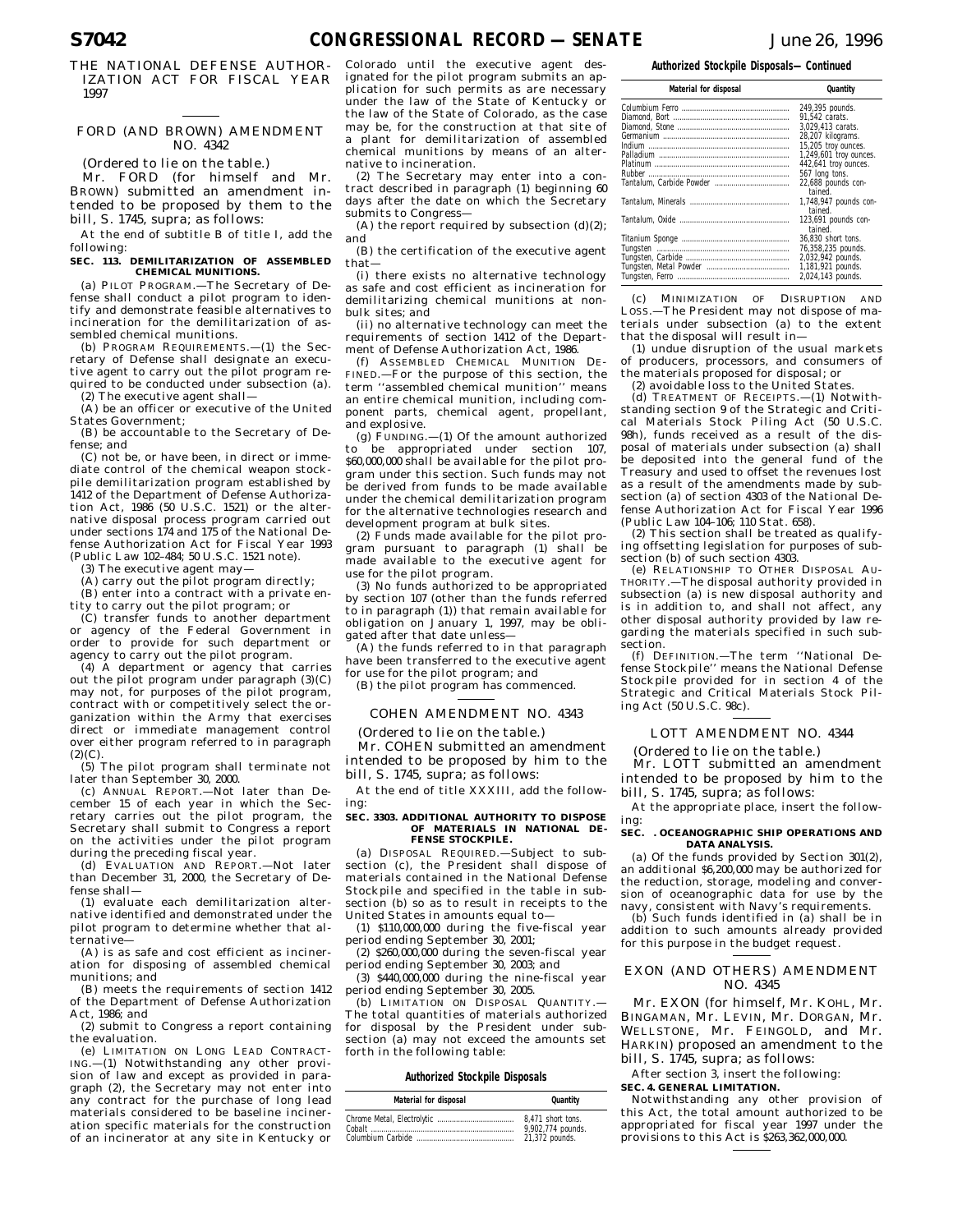## THURMOND (AND NUNN) AMENDMENT NO. 4346

Mr. THURMOND (for himself and Mr. NUNN) proposed an amendment to the bill, S. 1745, supra; as follows:

After section 3, add the following: **SEC. 4. GENERAL LIMITATION.**

Notwithstanding any other provision of this Act, the total amount authorized to be appropriated for fiscal year 1997 for the national defense function under the provisions of this Act is \$265,583,000,000.

## WELLSTONE (AND OTHERS) AMENDMENT NO. 4347

Mr. WELLSTONE (for himself, Mr. BUMPERS, Mrs. BOXER, Mr. FEINGOLD, Mr. WYDEN, and Mr. PELL) proposed an amendment to the bill, S. 1745, supra; as follows:

At the end of subtitle A of title X add the following:

### **SEC. . TRANSFERS FOR EDUCATION AND EM-PLOYMENT ASSISTANCE PROGRAMS.**

(a) EDUCATION PROGRAMS.—Of the total amount authorized to be appropriated for the Department of Defense for fiscal year 1997 pursuant to the authorizations of appropriations contained in this Act, the Secretary of Defense is authorized to transfer to the Secretary of Education—

(1) \$577,000,000, to carry out subpart 1 of part A of title IV of the Higher Education Act of 1965 (20 U.S.C. 1070a), relating to Federal Pell Grants;

 $(2)$  \$158,000,000, to carry out part E of title IV of the Higher Education Act of 1965 (20 U.S.C. 1087aa et seq.), relating to Federal Perkins Loans; and

(3) \$71,000,000, to carry out part D of title IV of the Higher Education Act of 1965 (20 U.S.C. 1087a et seq.), relating to Federal Direct Stafford/Ford Loans.

(b) EMPLOYMENT ASSISTANCE PROGRAMS.— Of the total amount authorized to be appropriated for the Department of Defense for fiscal year 1997 pursuant to the authorizations of appropriations contained in this Act, the Secretary of Defense is authorized to transfer to the Secretary of Labor—

(1) \$193,000,000, to provide employment and training assistance to dislocated workers under title III of the Job Training Partnership Act (29 U.S.C. 1651 et seq.);

 $(2)$  \$246,000,000, to carry out summer youth employment and training programs under part B of title II of the Job Training Partnership Act (29 U.S.C. 1630 et seq.);

(3) \$25,000,000, to carry out School-to-Work Opportunities programs under the School-to-Work Opportunities Act of 1994 (20 U.S.C.

2101 et seq.); and (4) \$40,000,000, to carry out activities, including activities provided through one-stop centers, under the Wagner-Peyser Act (29 U.S.C. 49 et seq.).

## GLENN AMENDMENT NO. 4348

(Ordered to lie on the table.)

Mr. GLENN submitted an amendment intended to be proposed by him to the bill, S. 1745, supra; as follows:

In section 1022(a), strike out ''. Such trans-fers'' and insert in lieu thereof '', if the Secretary determines that the tugboats are not needed for transfer, donation, or other disposal under title II of the Federal Property and Administrative Services Act of 1949 (40 U.S.C. 481 et seq.). A transfer made under the preceding sentence''.

## NUNN (AND OTHERS) AMENDMENT NO. 4349

Mr. NUNN (for himself, Mr. LUGAR, Mr. DOMENICI, Mr. DASCHLE, Mr. BIDEN, Mr. GRAHAM, Mr. LIEBERMAN, and Mr. SPECTER) proposed an amendment to the bill, S. 1745, supra; as follows:

At the end of division A, add the following new title:

## **TITLE XIII—DEFENSE AGAINST WEAPONS OF MASS DESTRUCTION**

### **SEC. 1301. SHORT TITLE.** This title may be cited as the ''Defense

Against Weapons of Mass Destruction Act of 1996''.

## **SEC. 1302. FINDINGS.**

Congress makes the following findings:

(1) Weapons of mass destruction and related materials and technologies are increasingly available from worldwide sources. Technical information relating to such weapons is readily available on the Internet, and raw materials for chemical, biological, and radiological weapons are widely available for legitimate commercial purposes.

(2) The former Soviet Union produced and maintained a vast array of nuclear, biological, and chemical weapons of mass destruction.

(3) Many of the states of the former Soviet Union retain the facilities, materials, and technologies capable of producing additional quantities of weapons of mass destruction.

(4) The disintegration of the former Soviet Union was accompanied by disruptions of command and control systems, deficiencies in accountability for weapons, weapons-related materials and technologies, economic hardships, and significant gaps in border control among the states of the former Soviet Union. The problems of organized crime and corruption in the states of the former Soviet Union increase the potential for proliferation of nuclear, radiological, biological, and chemical weapons and related materials.

(5) The conditions described in paragraph (4) have substantially increased the ability of potentially hostile nations, terrorist groups, and individuals to acquire weapons of mass destruction and related materials and technologies from within the states of the former Soviet Union and from unemployed scientists who worked on those programs.

(6) As a result of such conditions, the capability of potentially hostile nations and terrorist groups to acquire nuclear, radiological, biological, and chemical weapons is greater than any time in history.

(7) The President has identified North Korea, Iraq, Iran, and Libya as hostile states which already possess some weapons of mass destruction and are developing others.

(8) The acquisition or the development and use of weapons of mass destruction is well within the capability of many extremist and terrorist movements, acting independently or as proxies for foreign states.

(9) Foreign states can transfer weapons to or otherwise aid extremist and terrorist movements indirectly and with plausible deniability.

(10) Terrorist groups have already conducted chemical attacks against civilian targets in the United States and Japan, and a radiological attack in Russia.

(11) The potential for the national security of the United States to be threatened by nuclear, radiological, chemical, or biological terrorism must be taken as seriously as the risk of an attack by long-range ballistic missiles carrying nuclear weapons.

(12) There is a significant and growing threat of attack by weapons of mass destruction on targets that are not military targets in the usual sense of the term.

(13) Concomitantly, the threat posed to the citizens of the United States by nuclear, radiological, biological, and chemical weapons delivered by unconventional means is significant and growing.

(14) Mass terror may result from terrorist incidents involving nuclear, radiological, biological, or chemical materials, even if such materials are not configured as military weapons.

(15) Facilities required for production of radiological, biological, and chemical weapons are much smaller and harder to detect than nuclear weapons facilities, and biological, and chemical weapons can be deployed by alternative delivery means that are much harder to detect than long-range ballistic missiles.

(16) Such delivery systems have no assignment of responsibility, unlike ballistic missiles, for which a launch location would be unambiguously known.

(17) Covert or unconventional means of delivery of nuclear, radiological, biological, and chemical weapons, which might be preferable to foreign states and nonstate organizations, include cargo ships, passenger aircraft, commercial and private vehicles and vessels, and commercial cargo shipments routed through multiple destinations.

(18) Traditional arms control efforts assume large state efforts with detectable manufacturing programs and weapons production programs, but are ineffective in monitoring and controlling smaller, though potentially more dangerous, unconventional proliferation efforts.

(19) Conventional counterproliferation efforts would do little to detect or prevent the rapid development of a capability to suddenly manufacture several hundred chemical or biological weapons with nothing but commercial supplies and equipment.

(20) The United States lacks adequate planning and countermeasures to address the threat of nuclear, radiological, biological, and chemical terrorism.

(21) The Department of Energy has established a Nuclear Emergency Response Team which is available in case of nuclear or radiological emergencies, but no comparable units exist to deal with emergencies involving biological, or chemical weapons or related materials.

(22) State and local emergency response personnel are not adequately prepared or trained for incidents involving nuclear, radiological, biological, or chemical materials.

(23) Exercises of the Federal, State, and local response to nuclear, radiological, biological, or chemical terrorism have revealed serious deficiencies in preparedness and severe problems of coordination.

(24) The development of, and allocation of responsibilities for, effective countermeasures to nuclear, radiological, biological, or chemical terrorism in the United States requires well-coordinated participation of many Federal agencies, and careful planning by the Federal Government and State and local governments.

(25) Training and exercises can significantly improve the preparedness of State and local emergency response personnel for emergencies involving nuclear, radiological, biological, or chemical weapons or related materials.

(26) Sharing of the expertise and capabilities of the Department of Defense, which traditionally has provided assistance to Federal, State, and local officials in neutralizing, dismantling, and disposing of explosive ordnance, as well as radiological, biological, and chemical materials, can be a vital contribution to the development and deployment of countermeasures against nuclear, biological, and chemical weapons of mass destruction.

(27) The United States lacks effective policy coordination regarding the threat posed by the proliferation of weapons of mass destruction.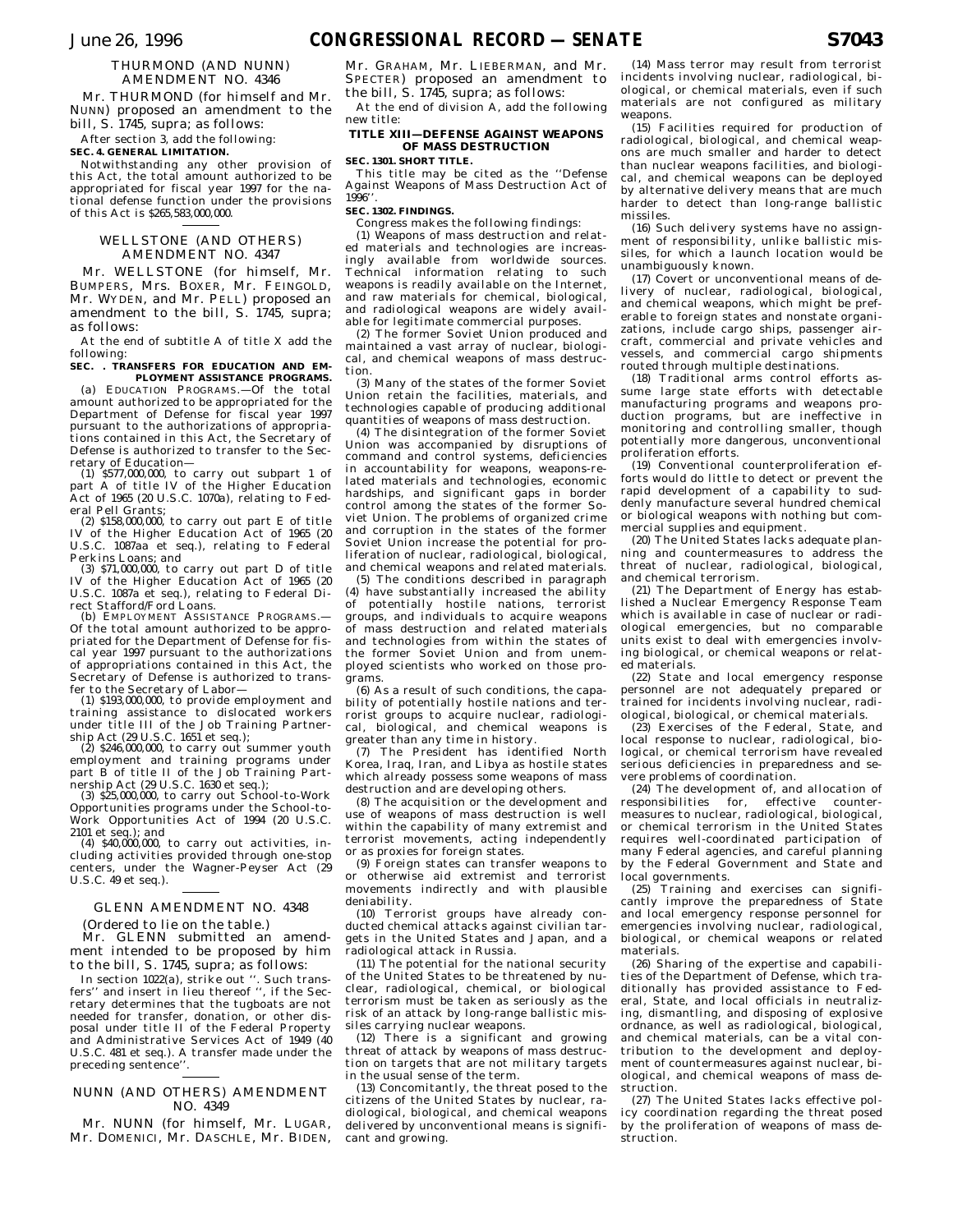## **SEC. 1303. DEFINITIONS.**

In this title:

(1) The term ''weapon of mass destruction'' means any weapon or device that is intended, or has the capability, to cause death or serious bodily injury to a significant number of people through the release, dissemination, or impact of—

(A) toxic or poisonous chemicals or their precursors;

(B) a disease organism; or

(C) radiation or radioactivity.

(2) The term ''independent states of the former Soviet Union'' has the meaning given the term in section 3 of the FREEDOM Support Act (22 U.S.C. 5801).

(3) The term ''highly enriched uranium'' means uranium enriched to 20 percent or more in the isotope U–235.

### **Subtitle A—Domestic Preparedness**

#### **SEC. 1311. EMERGENCY RESPONSE ASSISTANCE PROGRAM.**

(a) PROGRAM REQUIRED.—(1) The Secretary of Defense shall carry out a program to provide civilian personnel of Federal, State, and local agencies with training and expert advice regarding emergency responses to a use or threatened use of a weapon of mass destruction or related materials.

(2) The President may designate the head of an agency other than the Department of Defense to assume the responsibility for carrying out the program on or after October 1, 1999, and relieve the Secretary of Defense of that responsibility upon the assumption of the responsibility by the designated official.

(3) Hereafter in this section, the official responsible for carrying out the program is referred to as the "lead official"

(b) COORDINATION.—In carrying out the program, the lead official shall coordinate with each of the following officials who is not serving as the lead official:

(1) The Director of the Federal Emergency Management Agency.

(2) The Secretary of Energy.

(3) The Secretary of Defense.

(4) The heads of any other Federal, State, and local government agencies that have an expertise or responsibilities relevant to emergency responses described in subsection  $(a)(1)$ .

(c) ELIGIBLE PARTICIPANTS.—The civilian personnel eligible to receive assistance under the program are civilian personnel of Federal, State, and local agencies who have emergency preparedness responsibilities.

(d) INVOLVEMENT OF OTHER FEDERAL AGEN- $CES$ .—(1) The lead official may use personnel and capabilities of Federal agencies outside the agency of the lead official to provide training and expert advice under the program.

(2)(A) Personnel used under paragraph (1) shall be personnel who have special skills relevant to the particular assistance that the personnel are to provide.

(B) Capabilities used under paragraph (1) shall be capabilities that are especially relevant to the particular assistance for which the capabilities are used.

(e) AVAILABLE ASSISTANCE.—Assistance available under this program shall include the following:

(1) Training in the use, operation, and maintenance of equipment for—

(A) detecting a chemical or biological agent or nuclear radiation;

(B) monitoring the presence of such an agent or radiation;

(C) protecting emergency personnel and the public; and

(D) decontamination.

(2) Establishment of a designated telephonic link (commonly referred to as a ''hot line'') to a designated source of relevant data and expert advice for the use of State or

local officials responding to emergencies involving a weapon of mass destruction or related materials.

(3) Use of the National Guard and other reserve components for purposes authorized under this section that are specified by the lead official (with the concurrence of the Secretary of Defense if the Secretary is not the lead official).

(4) Loan of appropriate equipment. (f) LIMITATIONS ON DEPARTMENT OF DE-

FENSE ASSISTANCE TO LAW ENFORCEMENT AGENCIES.—Assistance provided by the Department of Defense to law enforcement agencies under this section shall be provided under the authority of, and subject to the restrictions provided in, chapter 18 of title 10, United States Code.

(g) ADMINISTRATION OF DEPARTMENT OF DE-FENSE ASSISTANCE.—The Secretary of Defense shall designate an official within the Department of Defense to serve as the executive agent of the Secretary for the coordination of the provision of Department of Defense assistance under this section.

(h) FUNDING.—(1) Of the total amount authorized to be appropriated under section 301, \$35,000,000 is available for the program required under this section.

(2) Of the amount available for the program pursuant to paragraph (1), \$10,500,000 is available for use by the Secretary of Defense to assist the Surgeon General of the United States in the establishment of metropolitan emergency medical response teams (commonly referred to as ''Metropolitan Medical Strike Force Teams'') to provide medical services that are necessary or potentially necessary by reason of a use or threatened use of a weapon of mass destruction.

(3) The amount available for the program under paragraph (1) is in addition to any other amounts authorized to be appropriated for the program under section 301.

### **SEC. 1312. NUCLEAR, CHEMICAL, AND BIOLOGI-CAL EMERGENCY RESPONSE.**

(a) DEPARTMENT OF DEFENSE -The Secretary of Defense shall designate an official within the Department of Defense as the executive agent for—

(1) the coordination of Department of Defense assistance to Federal, State, and local officials in responding to threats involving biological or chemical weapons or related materials or technologies, including assistance in identifying, neutralizing, dismantling, and disposing of biological and chemical weapons and related materials and technologies; and

(2) the coordination of Department of Defense assistance to the Department of Energy in carrying out that department's responsibilities under subsection (b).

(b) DEPARTMENT OF ENERGY.—The Secretary of Energy shall designate an official within the Department of Energy as the executive agent for—

(1) the coordination of Department of Energy assistance to Federal, State, and local officials in responding to threats involving nuclear weapons or related materials or technologies, including assistance in identifying, neutralizing, dismantling, and disposing of nuclear weapons and related materials and technologies; and

(2) the coordination of Department of Energy assistance to the Department of Defense in carrying out that department's responsibilities under subsection (a). (c) FUNDING.—(1)(A) Of the total amount

authorized to be appropriated under section 301, \$15,000,000 is available for providing assistance described in subsection (a).

(B) The amount available under subparagraph (A) for providing assistance described in subsection (a) is in addition to any other amounts authorized to be appropriated under section 301 for that purpose.

(2)(A) Of the total amount authorized to be appropriated under title XXXI, \$15,000,000 is available for providing assistance described in subsection (b).

 $(B)$  The amount available under subparagraph (A) for providing assistance is in addition to any other amounts authorized to be appropriated under title XXXI for that purpose.

## **SEC. 1313. MILITARY ASSISTANCE TO CIVILIAN LAW ENFORCEMENT OFFICIALS IN EMERGENCY SITUATIONS INVOLV-ING BIOLOGICAL OR CHEMICAL WEAPONS.**

(a) ASSISTANCE AUTHORIZED.—(1) The chapter 18 of title 10, United States Code, is amended by adding at the end the following: **''§ 382. Emergency situations involving chemical or biological weapons of mass destruction**

''(a) IN GENERAL.—The Secretary of Defense, upon the request of the Attorney General, may provide assistance in support of Department of Justice activities relating to the enforcement of section 175 or 2332c of title 18 during an emergency situation involving a biological or chemical weapon of mass destruction. Department of Defense resources, including personnel of the Department of Defense, may be used to provide such assistance if—

''(1) the Secretary of Defense and the Attorney General jointly determine that an emergency situation exists; and

''(2) the Secretary of Defense determines that the provision of such assistance will not adversely affect the military preparedness of

the United States. ''(b) EMERGENCY SITUATIONS COVERED.—As used in this section, the term 'emergency situation involving a biological or chemical weapon of mass destruction' means a circumstance involving a biological or chemical weapon of mass destruction-

 $\hat{f}(1)$  that poses a serious threat to the interests of the United States; and

'(2) in which-

''(A) civilian expertise and capabilities are not readily available to provide the required assistance to counter the threat immediately posed by the weapon involved;

''(B) special capabilities and expertise of the Department of Defense are necessary and critical to counter the threat posed by the weapon involved; and

''(C) enforcement of section 175 or 2332c of title 18 would be seriously impaired if the Department of Defense assistance were not provided.

''(c) FORMS OF ASSISTANCE.—The assistance referred to in subsection (a) includes the operation of equipment (including equipment made available under section 372 of this title) to monitor, contain, disable, or dispose of the weapon involved or elements of the weapon.

''(d) REGULATIONS.—(1) The Secretary of Defense and the Attorney General shall jointly issue regulations concerning the types of assistance that may be provided under this section. Such regulations shall also describe the actions that Department of Defense personnel may take in circumstances incident to the provision of assistance under this section.

'(2)(A) Except as provided in subparagraph (B), the regulations may not authorize the following actions:

''(i) Arrest.

''(ii) Any direct participation in conducting a search for or seizure of evidence related to a violation of section 175 or 2332c of title 18.

''(iii) Any direct participation in the collection of intelligence for law enforcement purposes.

(B) The regulations may authorize an action described in subparagraph (A) to be taken under the following conditions: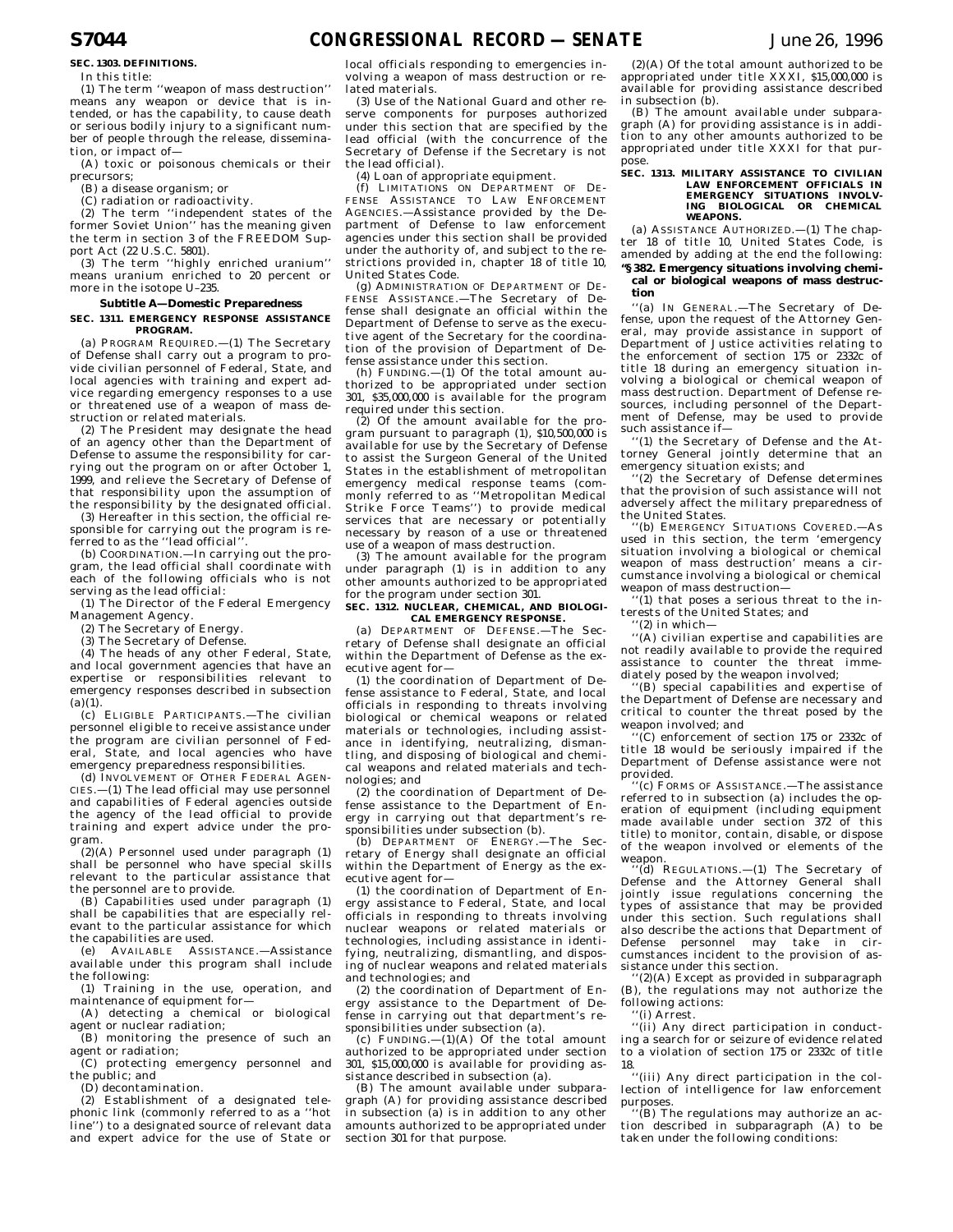''(i) The action is considered necessary for the immediate protection of human life, and civilian law enforcement officials are not capable of taking the action.

'(ii) The action is otherwise authorized under subsection (c) or under otherwise applicable law.

'(e) REIMBURSEMENTS.-The Secretary of Defense shall require reimbursement as a condition for providing assistance under this section to the extent required under section 377 of this title.

''(f) DELEGATIONS OF AUTHORITY.—(1) Except to the extent otherwise provided by the Secretary of Defense, the Deputy Secretary of Defense may exercise the authority of the Secretary of Defense under this section. The Secretary of Defense may delegate the Secretary's authority under this section only to an Under Secretary of Defense or an Assistant Secretary of Defense and only if the Under Secretary or Assistant Secretary to whom delegated has been designated by the Secretary to act for, and to exercise the general powers of, the Secretary.

''(2) Except to the extent otherwise provided by the Attorney General, the Deputy Attorney General may exercise the authority of the Attorney General under this section. The Attorney General may delegate that authority only to the Associate Attorney General or an Assistant Attorney General and only if the Associate Attorney General or Assistant Attorney General to whom delegated has been designated by the Attorney General to act for, and to exercise the general powers of, the Attorney General.

'(g) RELATIONSHIP TO OTHER AUTHORITY.-Nothing in this section shall be construed to restrict any executive branch authority regarding use of members of the armed forces or equipment of the Department of Defense that was in effect before the date of the enactment of the National Defense Authorization Act for Fiscal Year 1997."

(2) The table of sections at the beginning of such chapter is amended by adding at the end the following:

### ''382. Emergency situations involving chemical or biological weapons of mass destruction."

(b) CONFORMING AMENDMENT TO CONDITION FOR PROVIDING EQUIPMENT AND FACILITIES.— Section 372(b)(1) of title 10, United States Code, is amended by adding at the end the following: ''The requirement for a determination that an item is not reasonably available from another source does not apply to assistance provided under section 382 of this title pursuant to a request of the Attorney General for the assistance.'

(c) CONFORMING AMENDMENTS RELATING TO AUTHORITY TO REQUEST ASSISTANCE.—(1)(A) Chapter 10 of title 18, United States Code, is amended by inserting after section 175 the following:

### **''§ 175a. Requests for military assistance to enforce prohibition in certain emergencies**

''The Attorney General may request the Secretary of Defense to provide assistance under section 382 of title  $10$  in support of Department of Justice activities relating to the enforcement of section 175 of this title in an emergency situation involving a biological weapon of mass destruction. The authority to make such a request may be exercised by another official of the Department of Justice in accordance with section  $382(f)(2)$  of title  $10.$ 

(B) The table of sections at the beginning of such chapter is amended by inserting after the item relating to section 175 the following:

''175a. Requests for military assistance to enforce prohibition in certain emergencies.''.

(2)(A) The chapter 133B of title 18, United States Code, that relates to terrorism is amended by inserting after section 2332c the following:

## **''§ 2332d. Requests for military assistance to enforce prohibition in certain emergencies**

''The Attorney General may request the Secretary of Defense to provide assistance under section 382 of title 10 in support of Department of Justice activities relating to the enforcement of section 2332c of this title during an emergency situation involving a chemical weapon of mass destruction. The authority to make such a request may be exercised by another official of the Department of Justice in accordance with section 382(f)(2) of title 10

(B) The table of sections at the beginning of such chapter is amended by inserting after the item relating to section 2332c the following:

### ''2332d. Requests for military assistance to enforce prohibition in certain emergencies.''.

(d) CIVILIAN EXPERTISE.—The President shall take reasonable measures to reduce the reliance of civilian law enforcement officials on Department of Defense resources to counter the threat posed by the use or potential use of biological and chemical weapons of mass destruction within the United States. The measures shall include—

(1) actions to increase civilian law enforcement expertise to counter such a threat; and

(2) actions to improve coordination between civilian law enforcement officials and other civilian sources of expertise, within and outside the Federal Government, to counter such a threat.

(e) REPORTS.—The President shall submit to Congress the following reports:

(1) Not later than 90 days after the date of the enactment of this Act, a report describing the respective policy functions and operational roles of Federal agencies in countering the threat posed by the use or potential use of biological and chemical weapons of mass destruction within the United States.

(2) Not later than one year after such date, a report describing—

(A) the actions planned to be taken to carry out subsection (d); and

(B) the costs of such actions.

(3) Not later than three years after such date, a report updating the information provided in the reports submitted pursuant to paragraphs (1) and (2), including the measures taken pursuant to subsection (d).

## **SEC. 1314. TESTING OF PREPAREDNESS FOR EMERGENCIES INVOLVING NU-CLEAR, RADIOLOGICAL, CHEMICAL, AND BIOLOGICAL WEAPONS.**

(a) EMERGENCIES INVOLVING CHEMICAL OR BIOLOGICAL WEAPONS.—(1) The Secretary of Defense shall develop and carry out a program for testing and improving the responses of Federal, State, and local agencies to emergencies involving biological weapons and related materials and emergencies involving chemical weapons and related materials.

(2) The program shall include exercises to be carried out during each of five successive fiscal years beginning with fiscal year 1997.

(3) In developing and carrying out the program, the Secretary shall coordinate with the Director of the Federal Bureau of Investigation, the Director of the Federal Emergency Management Agency, the Secretary of Energy, and the heads of any other Federal, State, and local government agencies that have an expertise or responsibilities relevant to emergencies described in paragraph (1).

(b) EMERGENCIES INVOLVING NUCLEAR AND RADIOLOGICAL WEAPONS.—(1) The Secretary of Energy shall develop and carry out a program for testing and improving the re-

sponses of Federal, State, and local agencies to emergencies involving nuclear and radiological weapons and related materials.

(2) The program shall include exercises to be carried out during each of five successive fiscal years beginning with fiscal year 1997.

(3) In developing and carrying out the program, the Secretary shall coordinate with the Director of the Federal Bureau of Investigation, the Director of the Federal Emergency Management Agency, the Secretary of Defense, and the heads of any other Federal, State, and local government agencies that have an expertise or responsibilities relevant to emergencies described in paragraph (1).

(c) ANNUAL REVISIONS OF PROGRAMS.—The official responsible for carrying out a program developed under subsection (a) or (b) shall revise the program not later than June 1 in each fiscal year covered by the program. The revisions shall include adjustments that the official determines necessary or appropriate on the basis of the lessons learned from the exercise or exercises carried out under the program in the fiscal year, including lessons learned regarding coordination problems and equipment deficiencies.

(d) OPTION TO TRANSFER RESPONSIBILITY.— (1) The President may designate the head of an agency outside the Department of Defense to assume the responsibility for carrying out the program developed under subsection (a) beginning on or after October 1, 1999, and relieve the Secretary of Defense of that responsibility upon the assumption of the responsibility by the designated official.

(2) The President may designate the head of an agency outside the Department of Energy to assume the responsibility for carrying out the program developed under subsection (b) beginning on or after October 1, 1999, and relieve the Secretary of Energy of that responsibility upon the assumption of the responsibility by the designated official.

(e)  $FUNDING. — (1)$  Of the total amount authorized to be appropriated under section 301, \$15,000,000 is available for the development and execution of the programs required by this section, including the participation of State and local agencies in exercises carried out under the programs.

(2) The amount available under paragraph (1) for the development and execution of programs referred to in that paragraph is in addition to any other amounts authorized to be appropriated under section 301 for such purposes.

## **Subtitle B—Interdiction of Weapons of Mass Destruction and Related Materials**

## **SEC. 1321. UNITED STATES BORDER SECURITY.**

(a) PROCUREMENT OF DETECTION EQUIP-MENT.—(1) Of the amount authorized to be appropriated by section 301, \$15,000,000 is available for the procurement of—

(A) equipment capable of detecting the movement of weapons of mass destruction and related materials into the United States;

(B) equipment capable of interdicting the movement of weapons of mass destruction and related materials into the United States; and

(C) materials and technologies related to use of equipment described in subparagraph (A) or (B).

(2) The amount available under paragraph (1) for the procurement of items referred to in that paragraph is in addition to any other amounts authorized to be appropriated under section 301 for such purpose.

(b) AVAILABILITY OF EQUIPMENT TO COMMIS-SIONER OF CUSTOMS.—To the extent authorized under chapter 18 of title 10, United States Code, the Secretary of Defense may make equipment of the Department of Defense described in subsection (a), and related materials and technologies, available to the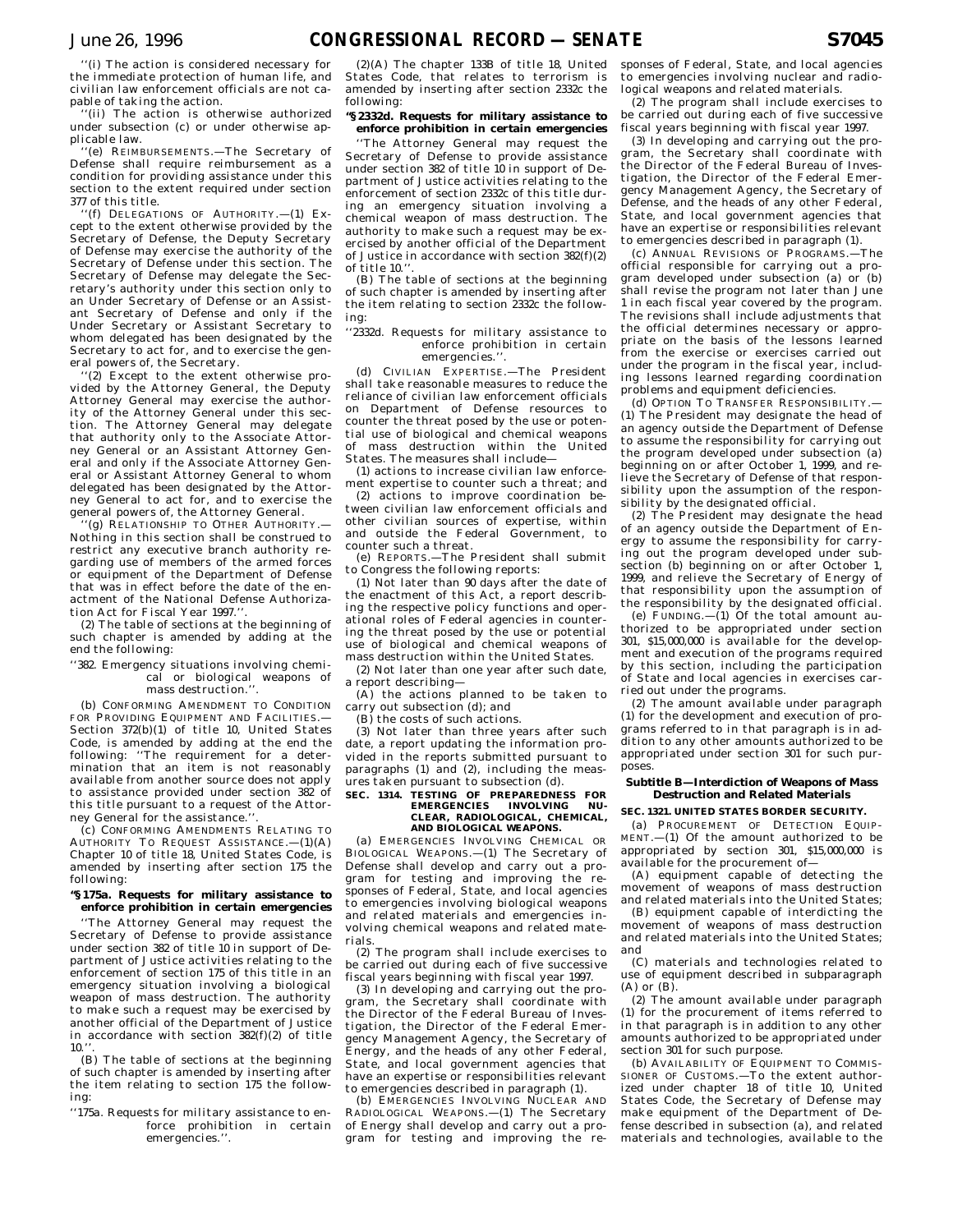Commissioner of Customs for use in detecting and interdicting the movement of weapons of mass destruction into the United States.

#### **SEC. 1322. NONPROLIFERATION AND COUNTER-PROLIFERATION RESEARCH AND DEVELOP-MENT.**

(a) ACTIVITIES AUTHORIZED.—The Secretary of Defense and the Secretary of Energy are each authorized to carry out research on and development of technical means for detecting the presence, transportation, production, and use of weapons of mass destruction and technologies and materials that are precursors of weapons of mass destruction.

(b)  $FUNDING. - (1)(A)$  There is authorized to be appropriated for the Department of Defense for fiscal year 1997, \$10,000,000 for research and development carried out by the Secretary of Defense pursuant to subsection (a).

(B) The amount authorized to be appropriated for research and development under subparagraph (A) is in addition any other amounts that are authorized to be appropriated under this Act for such research and development, including funds authorized to be appropriated for research and development relating to nonproliferation of weapons of mass destruction.

(2)(A) Of the total amount authorized to be appropriated under title XXXI, \$19,000,000 is available for research and development carried out by the Secretary of Energy pursuant to subsection (a).

(B) The amount available under subparagraph (B) is in addition to any other amount authorized to be appropriated under title XXXI for such research and development.

### **SEC. 1323. INTERNATIONAL EMERGENCY ECO-NOMIC POWERS ACT.**

Section 203 of the International Emergency Economic Powers Act (50 U.S.C. 1702) is amended—

(1) in subsection  $(a)(1)(B)$ , by striking out ''importation or exportation of,'' and inserting in lieu thereof ''importation, exportation, or attempted importation or exportation of,''; and

(2) in subsection (b)(3), by striking out ''importation from any country, or the exportation'' and inserting in lieu thereof ''importation or attempted importation from any country, or the exportation or attempted exportation''.

## **SEC. 1324. CRIMINAL PENALTIES.**

It is the sense of Congress that—

(1) the sentencing guidelines prescribed by the United States Sentencing Commission for the offenses of importation, attempted importation, exportation, and attempted exportation of nuclear, biological, and chemical weapons materials constitute inadequate punishment for such offenses; and

(2) Congress urges the United States Sentencing Commission to revise the relevant sentencing guidelines to provide for increased penalties for offenses relating to importation, attempted importation, exportation, and attempted exportation of nuclear, biological, or chemical weapons or related materials or technologies under—

(A) section 11 of the Export Administration Act of 1979 (50 U.S.C. App. 2410);

(B) sections 38 and 40 the Arms Export Control Act (22 U.S.C. 2778 and 2780);

(C) the International Emergency Economic Powers Act (50 U.S.C. 1701 et seq.); and

(D) section 309(c) of the Nuclear Non-Proliferation Act of 1978 (22 U.S.C. 2156a(c).

### **SEC. 1325. INTERNATIONAL BORDER SECURITY.** (a) SECRETARY OF DEFENSE RESPONSIBIL-

ITY.—The Secretary of Defense, in consultation and cooperation with the Commissioner of Customs, shall carry out programs for assisting customs officials and border guard officials in the independent states of the

former Soviet Union, the Baltic states, and other countries of Eastern Europe in preventing unauthorized transfer and transportation of nuclear, biological, and chemical weapons and related materials. Training, expert advice, maintenance of equipment, loan of equipment, and audits may be provided under or in connection with the programs.

(b) FUNDING. $-(1)$  Of the total amount authorized to be appropriated by section 301, \$15,000,000 is available for carrying out the programs referred to in subsection (a).

(2) The amount available under paragraph (1) for programs referred to in that paragraph is in addition to any other amounts authorized to be appropriated under section 301 for such programs.

## **Subtitle C—Control and Disposition of Weapons of Mass Destruction and Related Materials Threatening the United States**

## **SEC. 1331. PROTECTION AND CONTROL OF MATE-RIALS CONSTITUTING A THREAT TO**

### **THE UNITED STATES.**

(a) DEPARTMENT OF ENERGY PROGRAM.— Subject to subsection  $(c)(1)$ , the Secretary of Energy may, under materials protection, control, and accounting assistance of the Department of Energy, provide assistance for securing from theft or other unauthorized disposition nuclear materials that are not so secured and are located at any site within the former Soviet Union where effective controls for securing such materials are not in place.

(b) DEPARTMENT OF DEFENSE PROGRAM.-Subject to subsection  $(c)(2)$ , the Secretary of Defense may provide materials protection, control, and accounting assistance under the Cooperative Threat Reduction Programs of the Department of Defense for securing from theft or other unauthorized disposition, or for destroying, nuclear, radiological, biological, or chemical weapons (or related materials) that are not so secure and are located at any site within the former Soviet Union where effective controls for securing such

weapons are not in place. (c) FUNDING.—(1)(A) Of the total amount authorized to be appropriated under title XXXI, \$15,000,000 is available for materials protection, control, and accounting assistance of the Department of Energy for providing assistance under subsection (a).

(B) The amount available under subparagraph (A) is in addition to any other funds that are authorized to be appropriated under title XXXI for materials protection, control, and accounting assistance of the Department of Energy.

 $(2)$ (A) Of the total amount authorized to be appropriated under section 301, \$10,000,000 is available for the Cooperative Threat Reduction Programs of the Department of Defense for providing materials protection, control, and accounting assistance under subsection (b).

(B) The amount available under subparagraph (A) is in addition to any other funds that are authorized to be appropriated by section 301 for materials protection, control, and accounting assistance of the Department of Defense.

#### **SEC. 1332. VERIFICATION OF DISMANTLEMENT AND CONVERSION OF WEAPONS AND MATERIALS.**

(a) FUNDING FOR COOPERATIVE ACTIVITIES FOR DEVELOPMENT OF TECHNOLOGIES.—Of the total amount authorized to be appropriated under title XXXI, \$10,000,000 is available for continuing and expediting cooperative activities with the Government of Russia to develop and deploy—

(1) technologies for improving verification of nuclear warhead dismantlement;

(2) technologies for converting plutonium from weapons into forms that—

(A) are better suited for long-term storage than are the forms from which converted;

(B) facilitate verification; and

(C) are suitable for nonweapons use; and

(3) technologies that promote openness in Russian production, storage, use, and final and interim disposition of weapon-usable fissible material, including at tritium/isotope production reactors, uranium enrichment plants, chemical separation plants, and fabrication facilities associated with naval and civil research reactors.

(b) WEAPONS-USABLE FISSILE MATERIALS TO BE COVERED BY COOPERATIVE THREAT RE-DUCTION PROGRAMS ON ELIMINATION OR TRANSPORTATION OF NUCLEAR WEAPONS.— Section 1201(b)(1) of the National Defense Authorization Act for Fiscal Year 1996 (Public Law 104–106; 110 Stat. 469; 22 U.S.C. 5955 note) is amended by inserting '', fissile material suitable for use in nuclear weapons,'' after ''other weapons''.

### **SEC. 1333. ELIMINATION OF PLUTONIUM PRO-DUCTION.**

(a) REPLACEMENT PROGRAM.—The Secretary of Defense, in consultation with the Secretary of Energy, shall develop a cooperative program with the Government of Russia to eliminate the production of weapons grade plutonium by modifying or replacing the reactor cores at Tomsk–7 and Krasnoyarsk–26 with reactor cores that are less suitable for the production of weapons-grade plutonium. (b) PROGRAM REQUIREMENTS.—(1) The pro-

gram shall be designed to achieve completion of the modifications or replacements of the reactor cores within three years after the modification or replacement activities under the program are begun.

(2) The plan for the program shall—

(A) specify—

(i) successive steps for the modification or replacement of the reactor cores; and

(ii) clearly defined milestones to be achieved; and

(B) include estimates of the costs of the program.

(c) SUBMISSION OF PROGRAM PLAN TO CON-GRESS.—Not later than 180 days after the date of the enactment of this Act, the Secretary of Defense shall submit to Congress—

(1) a plan for the program under subsection (a);

(2) an estimate of the United States funding that is necessary for carrying out the activities under the program for each fiscal year covered by the program; and

(3) a comparison of the benefits of the program with the benefits of other nonproliferation programs.

(d) FUNDING FOR INITIAL PHASE.—(1) Of the total amount authorized to be appropriated by section 301 other than for Cooperative Threat Reduction programs, \$16,000,000 is available for the initial phase of the program under subsection (a).

(2) The amount available for the initial phase of the reactor modification or replacement program under paragraph (1) is in addition to amounts authorized to be appropriated for Cooperative Threat Reduction programs under section 301(20).

## **SEC. 1334. INDUSTRIAL PARTNERSHIP PRO-GRAMS TO DEMILITARIZE WEAPONS OF MASS DESTRUCTION PRODUC-TION FACILITIES.**

(a) DEPARTMENT OF ENERGY PROGRAM.— The Secretary of Energy shall expand the Industrial Partnership Program of the Department of Energy to include coverage of all of the independent states of the former Soviet Union.

(b) DEPARTMENT OF DEFENSE PROGRAM. The Secretary of Defense shall establish a program to support the dismantlement or conversion of the biological and chemical weapons facilities in the independent states of the former Soviet Union to uses for nondefense purposes. The Secretary may carry out such program in conjunction with, or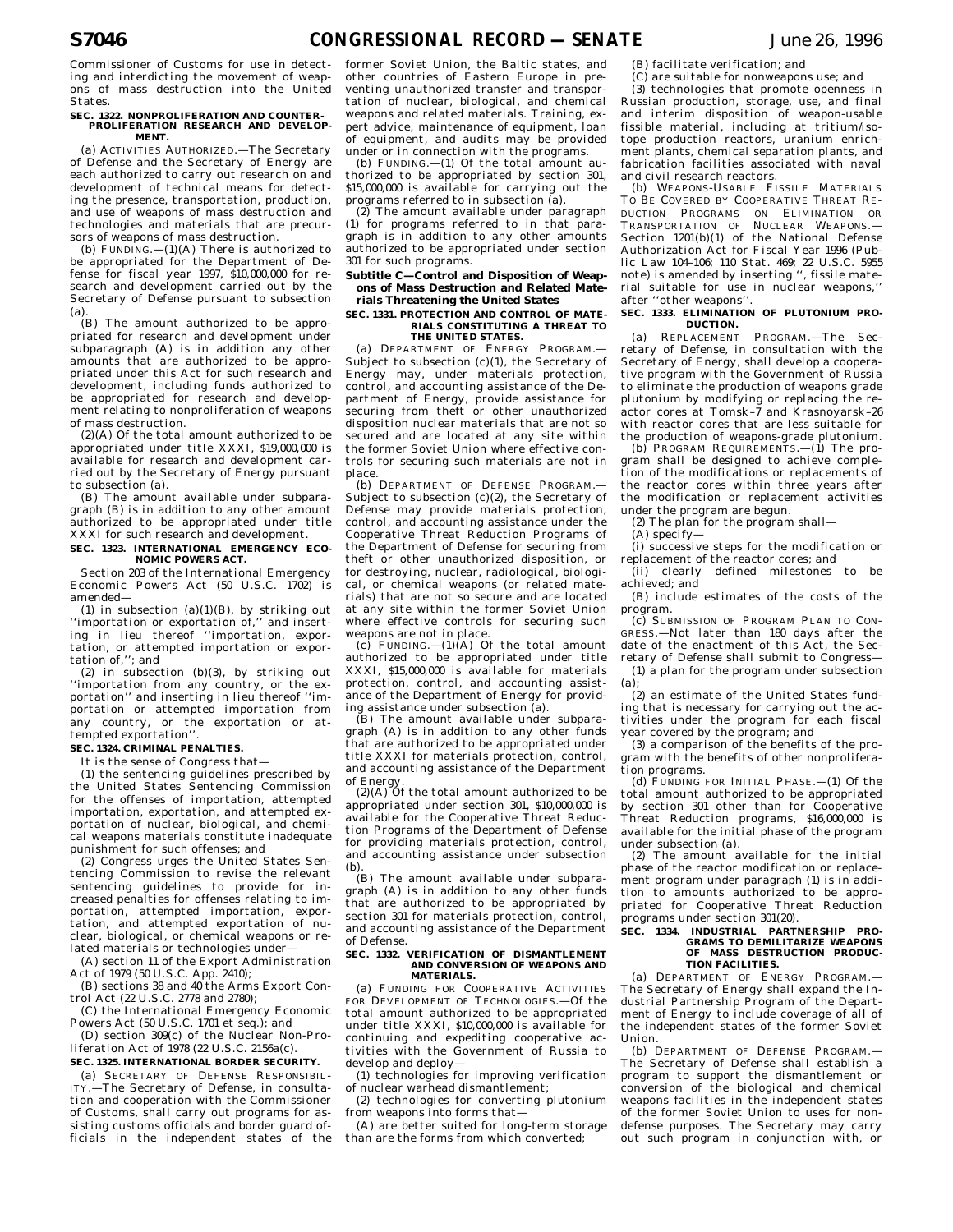separately from, the organization designated as the Defense Enterprise Fund (formerly designated as the ''Demilitarization Enterprise Fund'' under section 1204 of the National Defense Authorization Act for Fiscal Year 1994 (Public Law 103–160; 22 U.S.C. 5953)).

(c) FUNDING FOR DEPARTMENT OF DEFENSE  $PROGRAM.$ —(1)(A) Of the total amount authorized to be appropriated under section 301, \$15,000,000 is available for the program under subsection (b). (B) The amount available under subpara-

graph (A) for the industrial partnership pro-gram of the Department of Defense established pursuant to subsection (b) is in addition to the amount authorized to be appropriated for Cooperative Threat Reduction programs under section 301.

(2) It is the sense of Congress that the Secretary of Defense should transfer to the Defense Enterprise Fund, \$20,000,000 out of the funds appropriated for Cooperative Threat Reduction programs for fiscal years before fiscal year 1997 that remain available for obligation.

#### **SEC. 1335. LAB-TO-LAB PROGRAM TO IMPROVE THE SAFETY AND SECURITY OF NU-CLEAR MATERIALS.**

(a) PROGRAM EXPANSION AUTHORIZED.—The Secretary of Energy is authorized to expand the Lab-to-Lab program of the Department of Energy to improve the safety and security of nuclear materials in the independent states of the former Soviet Union where the Lab-to-Lab program is not being carried out on the date of the enactment of this Act.

(b) FUNDING.—(1) Of the total amount authorized to be appropriated under title XXXI, \$20,000,000 is available for expanding the Lab-to-Lab program as authorized under subsection (a).

(2) The amount available under paragraph (1) is in addition to any other amount otherwise available for the Lab-to-Lab program.

## **SEC. 1336. COOPERATIVE ACTIVITIES ON SECU-RITY OF HIGHLY ENRICHED URA-NIUM USED FOR PROPULSION OF RUSSIAN SHIPS.**

(a) RESPONSIBLE UNITED STATES OFFI-CIAL.—The Secretary of Energy shall be responsible for carrying out United States cooperative activities with the Government of the Russian Federation on improving the security of highly enriched uranium that is used for propulsion of Russian military and civilian ships.

(b) PLAN REQUIRED.—(1) The Secretary shall develop and periodically update a plan for the cooperative activities referred to in subsection (a).

(2) The Secretary shall coordinate the development and updating of the plan with the Secretary of Defense. The Secretary of Defense shall involve the Joint Chiefs of Staff in the coordination.

(c) FUNDING.—(1) Of the total amount authorized to be appropriated by title XXXI, \$6,000,000 is available for materials protection, control, and accounting program of the Department of Energy for the cooperative activities referred to in subsection (a).

(2) The amount available for the Department of Energy for materials protection, control, and accounting program under paragraph (1) is in addition to other amounts authorized to be appropriated by title XXXI for such program.

## **SEC. 1337. MILITARY-TO-MILITARY RELATIONS.**

(a) FUNDING.—Of the total amount authorized to be appropriated under section 301, \$2,000,000 is available for expanding militaryto-military programs of the United States that focus on countering the threats of proliferation of weapons of mass destruction so as to include the security forces of independent states of the former Soviet Union, particularly states in the Caucasus region and Central Asia.

(b) RELATIONSHIP TO OTHER FUNDING AU-THORITY.—The amount available for expanding military-to-military programs under subsection (a) is in addition to the amount authorized to be appropriated for Cooperative Threat Reduction programs under section 301.

## **SEC. 1338. TRANSFER AUTHORITY.**

(a) SECRETARY OF DEFENSE.—(1) To the extent provided in appropriations Acts, the Secretary of Defense may transfer amounts appropriated pursuant to this subtitle for the Department of Defense for programs and authorities under this subtitle to appropriations available for programs authorized under subtitle A.

(2) Amounts so transferred shall be merged with the appropriations to which transferred and shall be available for the programs for which the amounts are transferred.

(3) The transfer authority under paragraph (1) is in addition to any other transfer authority provided by this Act. (b) SECRETARY OF ENERGY.—(1) To the ex-

tent provided in appropriations Acts, the Secretary of Energy may transfer amounts appropriated pursuant to this subtitle for the Department of Energy for programs and authorities under this subtitle to appropriations available for programs authorized under subtitle A.

(2) Amounts so transferred shall be merged with the appropriations to which transferred and shall be available for the programs for which the amounts are transferred.

(3) The transfer authority under paragraph (1) is in addition to any other transfer authority provided by this Act.

## **Subtitle D—Coordination of Policy and Countermeasures Against Proliferation of Weapons of Mass Destruction**

### **SEC. 1341. NATIONAL COORDINATOR ON NON-PROLIFERATION.**

(a) DESIGNATION OF POSITION.—The President shall designate an individual to serve in the Executive Office of the President as the National Coordinator for Nonproliferation Matters.

(b) DUTIES.—The Coordinator shall have the following responsibilities:

(1) To be the principal adviser to the President on nonproliferation of weapons of mass destruction, including issues related to terrorism, arms control, and international organized crime.

(2) To chair the Committee on Nonproliferation established under section 1342.

(3) To take such actions as are necessary to ensure that there is appropriate emphasis in, cooperation on, and coordination of, nonproliferation research efforts of the United States, including activities of Federal agencies as well as activities of contractors funded by the Federal Government.

(c) RELATIONSHIP TO CERTAIN SENIOR DIREC-TORS OF NATIONAL SECURITY COUNCIL.—(1) The senior directors of the National Security Council report to the Coordinator regarding the following matters:

(A) Nonproliferation of weapons of mass destruction and related issues.

(B) Management of crises involving use or threatened use of weapons of mass destruction, and on management of the consequences of the use or threatened use of such a weapon.

(C) Terrorism, arms control, and organized crime issues that relate to the threat of proliferation of weapons of mass destruction.

(2) Nothing in paragraph (1) shall be construed to affect the reporting relationship between a senior director and the Assistant to the President for National Security Affairs or any other supervisor regarding matters other than matters described in paragraph (1).

(d) ALLOCATION OF FUNDS.—Of the total amount authorized to be appropriated under

section 201,  $\S2,000,000$  is available for carry ing out research referred to in subsection  $(b)$  $(3)$ . Such amount is in addition to any other amounts authorized to be appropriated under section 201 for such purpose.

### **SEC. 1342. NATIONAL SECURITY COUNCIL COM-MITTEE ON NONPROLIFERATION.**

(a) ESTABLISHMENT.—The Committee on Nonproliferation (in this section referred to as the ''Committee'') is established as a committee of the National Security Council.

(b) MEMBERSHIP.—(1) The Committee shall be composed of the following:

(A) The Secretary of State.

- (B) The Secretary of Defense.
- (C) The Director of Central Intelligence.
- (D) The Attorney General.
- (E) The Secretary of Energy.
- (F) The Administrator of the Federal Emergency Management Agency.
	- (G) The Secretary of the Treasury.

(H) The Secretary of Commerce.

(I) Such other members as the President may designate.

(2) The National Coordinator for Nonproliferation Matters shall chair the Com-.<br>mittee on Nonproliferation.

(c) RESPONSIBILITIES.—The Committee has the following responsibilities:

(1) To review and coordinate Federal programs, policies, and directives relating to the proliferation of weapons of mass destruction and related materials and technologies, including matters relating to terrorism and international organized crime.

(2) To make recommendations to the President regarding the following:

(A) Integrated national policies for countering the threats posed by weapons of mass destruction.

(B) Options for integrating Federal agency budgets for countering such threats.

(C) Means to ensure that the Federal, State, and local governments have adequate capabilities to manage crises involving nuclear, radiological, biological, or chemical weapons or related materials or technologies, and to manage the consequences of a use of such a weapon or related materials or technologies, and that use of those capabilities is coordinated.

(D) Means to ensure appropriate cooperation on, and coordination of, the following:

(i) Preventing the smuggling of weapons of mass destruction and related materials and technologies.

(ii) Promoting domestic and international law enforcement efforts against proliferation-related efforts.

(iii) Countering the involvement of organized crime groups in proliferation-related activities.

(iv) Safeguarding weapons of mass destruction materials and related technologies.

(v) Improving coordination and cooperation among intelligence activities, law enforcement, and the Departments of Defense, State, Commerce, and Energy in support of nonproliferation and counterproliferation efforts.

(vi) Ensuring the continuation of effective export controls over materials and technologies that can contribute to the acquisition of weapons of mass destruction.

(vii) Reducing proliferation of weapons of mass destruction and related materials and technologies.

# **SEC. 1343. COMPREHENSIVE PREPAREDNESS PROGRAM.**

(a) PROGRAM REQUIRED.—The President, acting through the Committee on Nonproliferation established under section 1342, shall develop a comprehensive program for carrying out this title.

(b) CONTENT OF PROGRAM.—The program set forth in the report shall include specific plans as follows: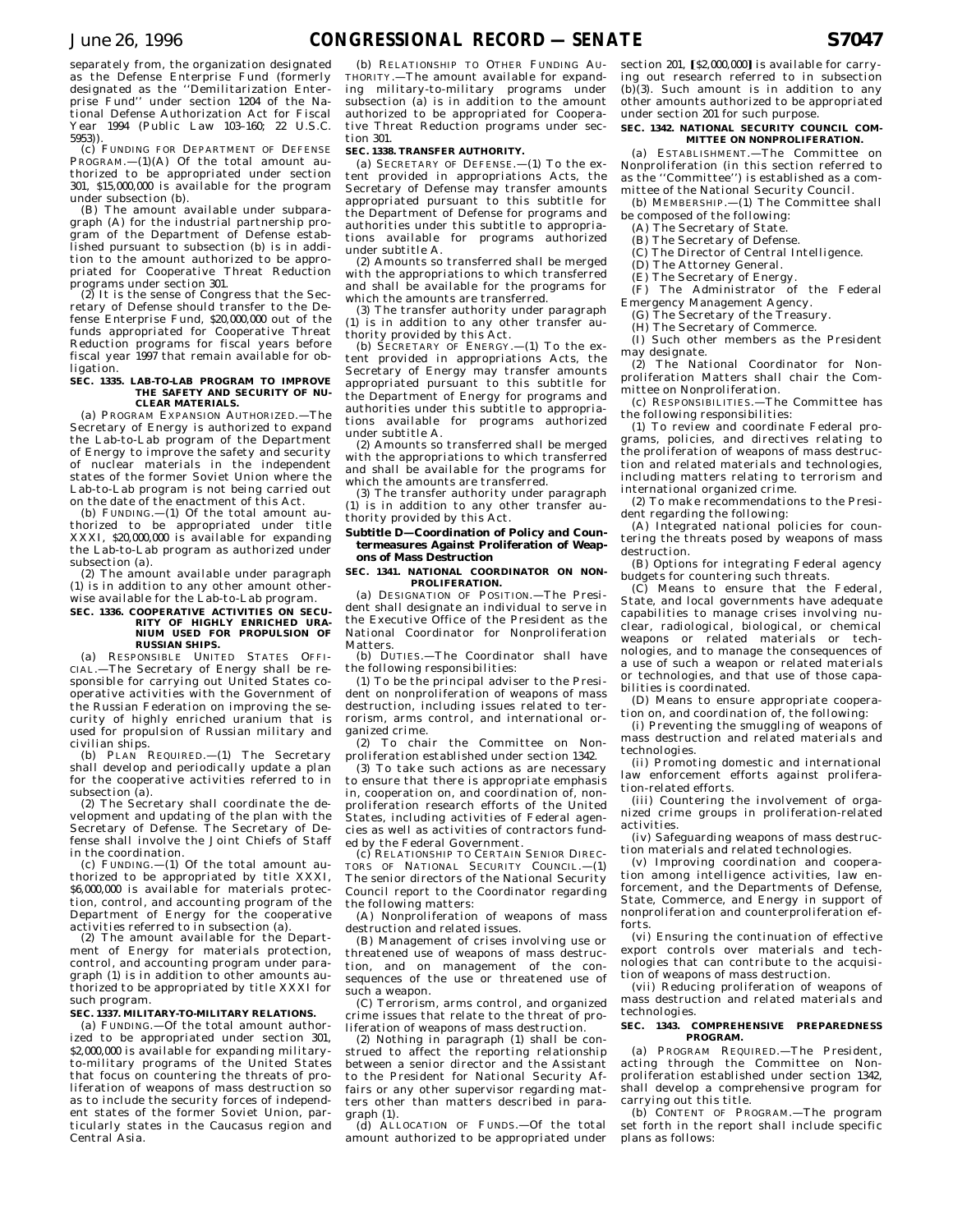(1) Plans for countering proliferation of weapons of mass destruction and related materials and technologies.

(2) Plans for training and equipping Federal, State, and local officials for managing a crisis involving a use or threatened use of a weapon of mass destruction, including the consequences of the use of such a weapon.

(3) Plans for providing for regular sharing of information among intelligence, law enforcement, and customs agencies.

(4) Plans for training and equipping law enforcement units, customs services, and border security personnel to counter the smuggling of weapons of mass destruction and related materials and technologies.

(5) Plans for establishing appropriate centers for analyzing seized nuclear, radiological, biological, and chemical weapons, and related materials and technologies.

(6) Plans for establishing in the United States appropriate legal controls and authorities relating to the exporting of nuclear, radiological, biological, and chemical weapons, and related materials and technologies.

(7) Plans for encouraging and assisting governments of foreign countries to implement and enforce laws that set forth appropriate penalties for offenses regarding the smuggling of weapons of mass destruction and related materials and technologies.

(8) Plans for building the confidence of the United States and Russia in each other's controls over United States and Russian nuclear weapons and fissile materials, including plans for verifying the dismantlement of nuclear weapons.

(9) Plans for reducing United States and Russian stockpiles of excess plutonium, reflecting—

(A) consideration of the desirability and feasibility of a United States-Russian agreement governing fissile material disposition and the specific technologies and approaches to be used for disposition of excess plutonium; and

(B) an assessment of the options for United States cooperation with Russia in the disposition of Russian plutonium.

(10) Plans for studying the merits and costs of establishing a global network of means for detecting and responding to terroristic or other criminal use of biological agents against people or other forms of life in the United States or any foreign country.

(c) REPORT.—(1) At the same time that the President submits the budget for fiscal year 1998 to Congress pursuant to section 1105(a) of title 31, United States Code, the President shall submit to Congress a report that sets forth the comprehensive program developed under subsection (a).

(2) The report shall include the following: (A) The specific plans for the program that

are required under subsection (b). (B) Estimates of the funds necessary for

carrying out such plans in fiscal year 1998. (3) The report shall be in an unclassified

form. If there is a classified version of the report, the President shall submit the classified version at the same time.

## **SEC. 1344. TERMINATION.**

After September 30, 1999, the President— (1) is not required to maintain a National Coordinator for Nonproliferation Matters under section 1341; and

(2) may terminate the Committee on Nonproliferation established under section 1342.

## **Subtitle E—Miscellaneous**

### **SEC. 1351. CONTRACTING POLICY.**

It is the sense of Congress that the Secretary of Defense, the Secretary of Energy, the Secretary of the Treasury, and the Secretary of State—

(1) in the administration of funds available to such officials in accordance with this title, should (to the extent possible under law) contract directly with suppliers in independent states of the former Soviet Union to facilitate the purchase of goods and services necessary to carry out effectively the programs and authorities provided or referred to in subtitle C; and

(2) to do so should seek means, consistent with law, to utilize innovative contracting approaches to avoid delay and increase the effectiveness of such programs and of the exercise of such authorities.

#### **SEC. 1352. TRANSFERS OF ALLOCATIONS AMONG COOPERATIVE THREAT REDUCTION PROGRAMS.**

(a) FINDINGS.—Congress makes the following findings:

(1) The various Cooperative Threat Reduction programs are being carried out at different rates in the various countries covered by such programs.

(2) It is necessary to authorize transfers of funding allocations among the various programs in order to maximize the effectiveness of United States efforts under such programs.

(b) TRANSFERS AUTHORIZED.—Funds appropriated for the purposes set forth in subsection (a) of section 1202 of the National Defense Authorization Act for Fiscal Year 1996 (Public Law 104–106; 110 Stat. 409) may be used for any such purpose without regard to the allocation set forth in that section and without regard to subsection (b) of such section.

### **SEC. 1353. ADDITIONAL CERTIFICATIONS.**

(a) SENSE OF CONGRESS.—It is the sense of Congress that—

(1) the Cooperative Threat Reduction programs and other United States programs that are derived from programs established under the Former Soviet Union Demilitarization Act of 1992 (title XIV of Public Law 102–484; 22 U.S.C. 2901 et seq.) should be expanded by offering assistance under those programs to other independent states of the former Soviet Union in addition to Russia, Ukraine, Kazakstan, and Belarus; and

(2) the President should offer assistance to additional independent states of the former Soviet Union in each case in which the participation of such states would benefit national security interests of the United States by improving border controls and safeguards over materials and technology associated with weapons of mass destruction.

(b) EXTENSION OF COVERAGE.—Assistance under programs referred to in subsection (a) may, notwithstanding any other provision of law, be extended to include an independent state of the former Soviet Union if the President certifies to Congress that it is in the national interests of the United States to extend the assistance to that state.

#### **SEC. 1354. PURCHASE OF LOW-ENRICHED URA-NIUM DERIVED FROM RUSSIAN HIGHLY ENRICHED URANIUM.**

(a) SENSE OF CONGRESS.—It is the sense of Congress that the allies of the United States and other nations should participate in efforts to ensure that stockpiles of weaponsgrade nuclear material are reduced.

(b) ACTIONS BY THE SECRETARY OF STATE.— Congress urges the Secretary of State to encourage, in consultation with the Secretary of Energy, other countries to purchase lowenriched uranium that is derived from highly enriched uranium extracted from Russian nuclear weapons.

#### **SEC. 1355. PURCHASE, PACKAGING, AND TRANS-PORTATION OF FISSILE MATERIALS AT RISK OF THEFT.**

It is the sense of Congress that-

(1) the Secretary of Defense, the Secretary of Energy, the Secretary of the Treasury, and the Secretary of State should purchase, package, and transport to secure locations weapons-grade nuclear materials from a stockpile of such materials if such officials determine that—

(A) there is a significant risk of theft of such materials; and

(B) there is no reasonable and economically feasible alternative for securing such materials; and

(2) if it is necessary to do so in order to secure the materials, the materials should be imported into the United States, subject to the laws and regulations that are applicable to the importation of such materials into the United States.

#### **SEC. 1356. REDUCTIONS IN AUTHORIZATION OF APPROPRIATIONS.**

(a) NAVY RDT&E.—(1) The total amount authorized to be appropriated under section 201(2) is reduced by \$150,000,000.

(2) The reduction in paragraph (1) shall be applied to reduce by  $$150,000,000$  the amount authorized to be appropriated under section 201(2) for the Distributed Surveillance System.

(b) OPERATIONS AND MAINTENANCE, DE-FENSE-WIDE.—The total amount authorized to be appropriated under section 301(5) is reduced by \$85,000,000.

## PRESSLER (AND DASCHLE) AMENDMENT NO. 4350

Mr. WARNER (for Mr. PRESSLER, for himself and Mr. DASCHLE) proposed an amendment to the bill, S. 1745, supra; as follows:

On page 316, between lines 9 and 10, insert the following:

#### **SEC. 1072. SENSE OF CONGRESS ON NAMING ONE OF THE NEW ATTACK SUBMARINE THE ''SOUTH DAKOTA''.**

It is the sense of the Congress that the Secretary of the Navy should name one of the new attack submarines of the Navy the ''South Dakota''.

## WARNER AMENDMENT NO. 4351

Mr. WARNER proposed an amendment to the bill, S. 1745, supra; as follows:

At the end of subtitle B of title I, add the following:

# **SEC. 113. PERMANENT AUTHORITY TO CARRY OUT ARMS INITIATIVE.**

Section 193(a) of the Armament Retooling and Manufacturing Support Initiative Act of 1992 (subtitle H of title I of Public Law 102– 484; 10 U.S.C. 2501 note) is amended by striking out ''During fiscal years 1993 through 1996,'' and inserting in lieu thereof ''during fiscal years 1993 through 1998''.

## JOHNSTON (AND BREAUX) AMENDMENT NO. 4352

Mr. NUNN (for Mr. JOHNSTON, for himself and Mr. BREAUX) proposed an amendment to the bill, S. 1745, supra; as follows:

At the end of subtitle C of title XXVIII, add the following:

#### **SEC. 2828. LAND TRANSFER, VERNON RANGER DISTRICT, KISATCHIE NATIONAL FOREST, LOUISIANA.**

(a) TRANSFER PURSUANT TO ADMINISTRA-TIVE AGREEMENT.—(1) Not later than six months after the date of the enactment of this Act, the Secretary of the Army and the Secretary of Agriculture shall enter into an agreement providing for the transfer to the Secretary of the Army of administrative jurisdiction over such portion of land currently owned by the United States within the Vernon Ranger District of the Kisatchie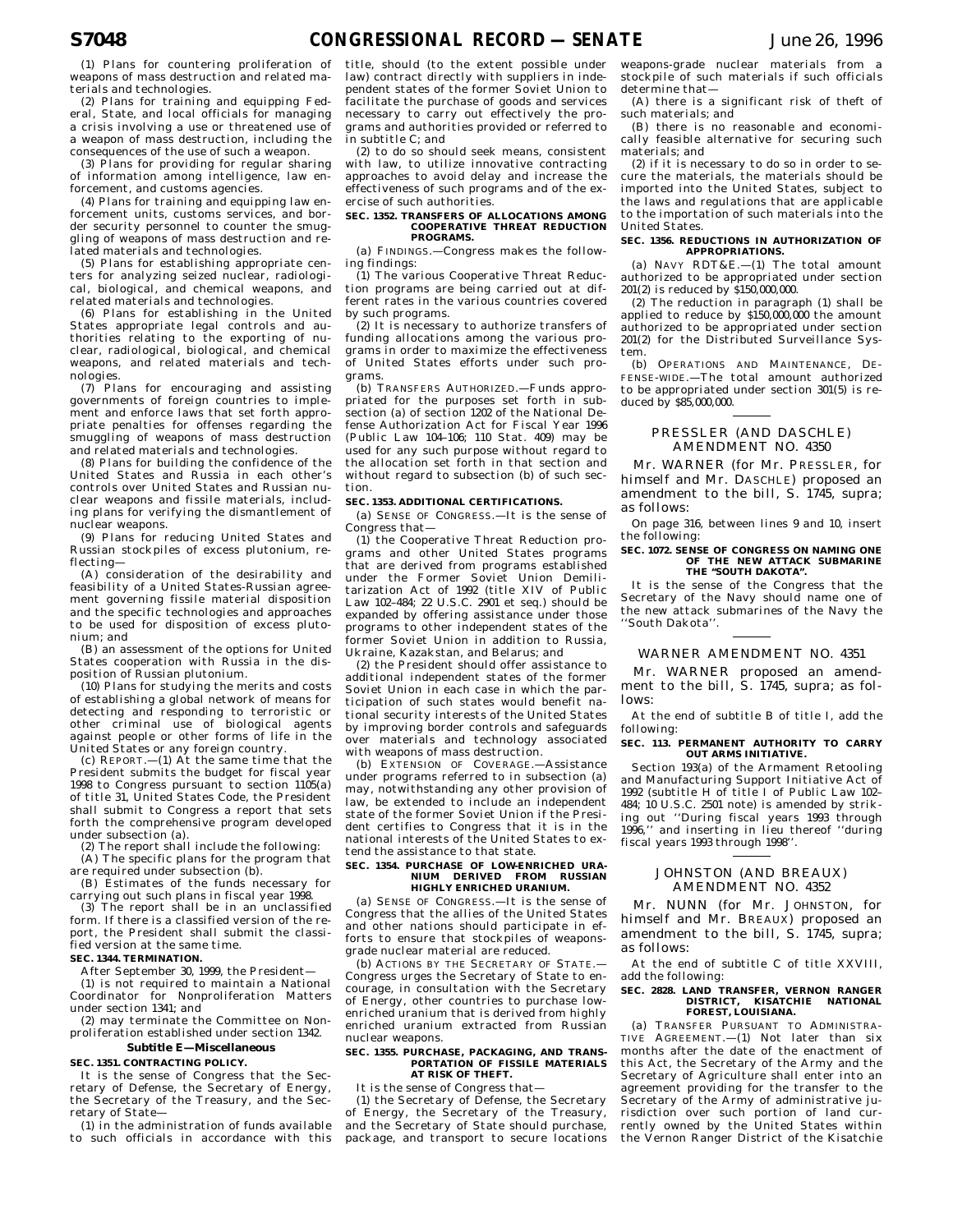National Forest, Louisiana, as the Secretary of the Army and the Secretary of Agriculture jointly determine appropriate for military training activities in connection with Fort Polk, Louisiana. The agreement shall allocate responsibility for land management and conservation activities with respect to the property transferred between the Secretary of the Army and the Secretary of Agriculture.

(2) The Secretary of the Army and the Secretary of Agriculture may jointly extend the deadline for entering into an agreement under paragraph (1). The deadline may be extended by not more than six months.

(b) ALTERNATIVE TRANSFER REQUIRE-MENT.—If the Secretary of the Army and the Secretary of Agriculture fail to enter into the agreement referred to paragraph (1) of subsection (a) within the time provided for in that subsection, the Secretary of Agri-culture shall, at the end of such time, transfer to the Secretary of the Army administrative jurisdiction over property consisting of approximately 84,825 acres of land currently owned by the United States and located in the Vernon Ranger District of the Kisatchie National Forest, Louisiana, as generally depicted on the map entitled ''Fort Polk Military Installation map'', dated June 1995.

(c) LIMITATION ON ACQUISITION OF PRIVATE PROPERTY.—The Secretary of the Army may acquire privately-owned land within the property transferred under this section only with the consent of the owner of the land.

(d) USE OF PROPERTY.—(1) Subject to paragraph (2), the Secretary of the Army shall use the property transferred under this section for military maneuvers, training and weapons firing, and other military activities in connection with Fort Polk, Louisiana.

(2) The Secretary may not permit the firing of live ammunition on or over any portion of the property unless the firing of such ammunition on or over such portion is permitted as of the date of the enactment of this Act.

(e) MAP AND LEGAL DESCRIPTION.—(1) As soon as practicable after the date of the transfer of property under this section, the Secretary of Agriculture shall—

(A) publish in the Federal Register a notice containing the legal description of the property transferred; and

(B) file a map and the legal description of the property with the Committee on Energy and Natural Resources, the Committee on Agriculture, Nutrition, and Forestry, and the Committee on Armed Services of the Senate and the Committee on Resources, the Committee on Agriculture, and the Committee on National Security of the House of Representatives.

(2) The maps and legal descriptions prepared under paragraph (1) shall have the same force and effect as if included in this subsection, except that the Secretary of Agriculture may correct clerical and typographical errors in the maps and legal descriptions.

(3) As soon as practicable after the date of the enactment of this Act, copies of the maps and legal descriptions prepared under paragraph (1) shall be available for public inspection in the following offices:

(A) The Office of the Secretary of Agriculture.

(B) Such offices of the United States Forest Service as the Secretary of Agriculture shall designate.

(C) The Office of the Commander of Fort Polk, Louisiana.

#### Kentucky ..................................................................... Fort Campbell .............................................................. \$67,600,000

Strike out the amount set forth as the tion 2101(a), and insert in lieu thereof total amount at the end of the table in sec-

(D) The appropriate office in the Vernon Parish Court House, Louisiana.

(f) MANAGEMENT OF PROPERTY.—(1) If the transfer of property under this section occurs under subsection (a), the Secretary of the Army and the Secretary of Agriculture shall manage the property in accordance with the agreement entered into under that subsection.

(2)(A) If the transfer of property under this section occurs under subsection (b), the Secretary of the Army and the Secretary of Agriculture shall manage the property in accordance with the management plan under subparagraph (B) and the memorandum of understanding under subparagraph (C). (B)(i) For purposes of managing the prop-

erty under this paragraph, the Secretary of the Army shall, with the concurrence of the Secretary of Agriculture, develop a plan for the management of the property not later than two years after the transfer of the property. The Secretary of the Army shall provide for a period of public comment in developing the plan in order to ensure that the concerns of local citizens are taken into account in the development of the plan. The Secretary of the Army may utilize the property pending the completion of the plan.

(ii) The Secretary of the Army shall develop and implement the plan in compliance with applicable Federal law, including the provisions of the National Environmental

Policy Act of 1969 (42 U.S.C. 4321 et seq.). (iii) The plan shall provide for the management of the natural, cultural, and other resources of the property, including grazing, the management of wildlife and wildlife habitat, recreational uses (including hunting and fishing), and non-public uses of non-Federal lands within the property.

 $(C)(i)$  For purposes of managing the property under this paragraph, the Secretary of the Army and the Secretary of Agriculture shall enter into a memorandum of understanding in order to provide for—

(I) the implementation of the management plan developed under subparagraph (B); and

(II) the management by the Secretary of Agriculture of such areas of the property as the Secretary of the Army and the Secretary of Agriculture designate for use for non-military purposes.

(ii) The Secretary of the Army and the Secretary of Agriculture may amend the memorandum of understanding by mutual agreement.

(g) REVERSION.—If at any time after the transfer of property under this section the Secretary of the Army determines that the property, or any portion thereof, is no longer to be retained by the Army for possible use for military purposes, jurisdiction over the property, or such portion thereof, shall revert to the Secretary of Agriculture who shall manage the property, or portion thereof, as part of the Kisatchie National Forest.

(h) IDENTIFICATION OF LAND FOR TRANSFER TO FOREST SERVICE.—The Secretary of Defense shall seek to identify land equal in acreage to the land transferred under this section and under the jurisdiction of the Department of Defense that is suitable for transfer to the Secretary of Agriculture for use by the Forest Service.

## DEWINE (AND GLENN) AMENDMENT NO. 4353

Mr. WARNER (for Mr. DEWINE, for himself and Mr. GLENN) proposed an

In section 2104(a), in the matter preceding

At the end of title XXVIII, add the following:

amendment to the bill, S. 1745, supra;

as follows:

#### **SEC. 2828. LAND CONVEYANCE, AIR FORCE PLANT NO. 85, COLUMBUS, OHIO.**

(a) CONVEYANCE AUTHORIZED.—(1) Notwithstanding any other provision of law, the Secretary of the Air Force may instruct the Administrator of General Services to convey, without consideration, to the Columbus Municipal Airport Authority (in this section referred to as the ''Authority'') all right, title, and interest of the United States in and to a parcel of real property, together with improvements thereon, at Air Force Plant No. 85, Columbus, Ohio, consisting of approximately 240 acres that contains the land and buildings referred to as the ''airport parcel'' in the correspondence from the General Services Administration to the Authority dated April 30, 1996, and is located adjacent to the Port Columbus International Airport.

(2) If the Secretary does not have administrative jurisdiction over the parcel on the date of the enactment of this Act, the conveyance shall be made by the Federal official who has administrative jurisdiction over the parcel as of that date.

(b) REQUIREMENT FOR FEDERAL SCREEN-ING.—The Federal official may not carry out the conveyance of property authorized in subsection (a) unless the Federal official determines, in consultation with the Administrator of General Services, that no department or agency of the Federal Government will accept the transfer of the property.

(c) CONDITION OF CONVEYANCE.—The conveyance required under subsection (a) shall be subject to the condition that the Authority use the conveyed property for public airport purposes.

(d) REVERSION.—If the Federal official making the conveyance under subsection (a) determines that any portion of the conveyed property is not being utilized in accordance with subsection (c), all right, title, and interest in and to such portion shall revert to the United States and the United States shall have immediate right of entry thereon.

(e) DESCRIPTION OF PROPERTY.—The exact acreage and legal description of the real property to be conveyed under subsection (a) shall be determined by a survey satisfactory to the Federal official making the conveyance. The cost of the survey shall be borne by the Authority.

(f) ADDITIONAL TERMS AND CONDITIONS.— The Federal official making the conveyance of property under subsection (a) may require such additional terms and conditions in connection with the conveyance as such official considers appropriate to protect the interests of the United States.

## FORD AMENDMENT NO. 4354

Mr. NUNN (for Mr. FORD) proposed an amendment to the bill, S. 1745, supra; as follows:

In the table in section 2101(a), strike out the item relating to Fort Campbell, Kentucky, and insert in lieu thereof the following:

''\$363,050,000''.

paragraph (1), strike out ''\$1,894,297,000'' and insert in lieu thereof ''\$1,900,897,000''.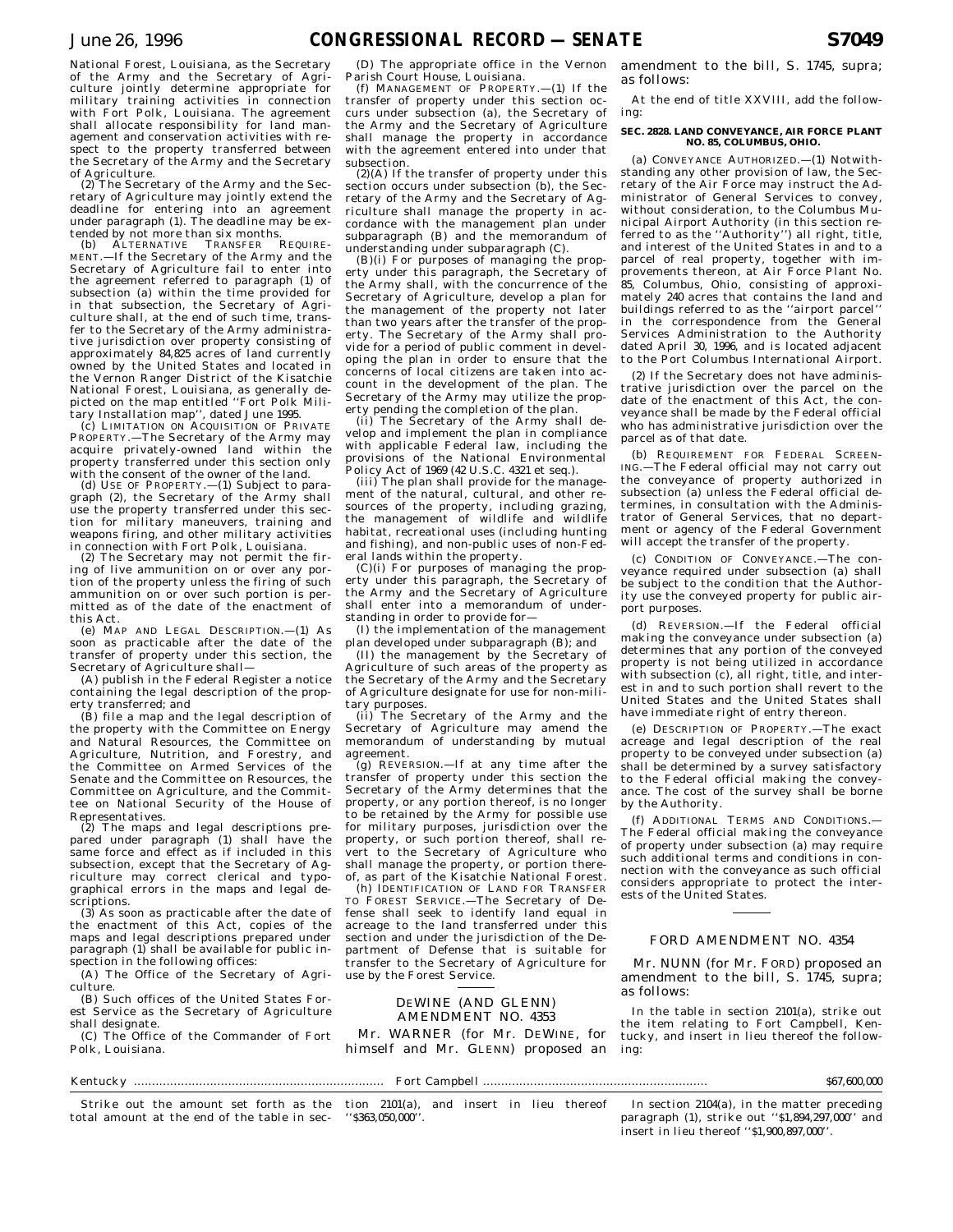In section  $2104(a)(1)$ , strike ''\$356,450,000'' and insert in lieu thereof ''\$363,050,000''.

In section 2502, strike out ''\$197,000,000'' and insert in lieu thereof ''\$172,000,000''.

In section 2601(1)(A), strike out '\$79,628,000'' and insert in lieu thereof ''\$90,428,000''.

## MCCAIN AMENDMENT NO. 4355

Mr. WARNER (for Mr. MCCAIN) proposed an amendment to amendment No. 4354 proposed by Mr. FORD to the bill, S. 1745, supra; as follows:

At the end of the amendment, add the following:

At the end of title XXVII, add the following:

#### **SEC. 2706. PROHIBITION ON USE OF FUNDS FOR CERTAIN PROJECTS.**

(a) PROHIBITION.—Notwithstanding any other provision of this Act, no funds authorized to be appropriated by this Act may be obligated or expended for the military construction project listed under subsection (b) until the Secretary of Defense certifies to Congress that the project is included in the current future-years defense program.

(b) COVERED PROJECT.—Subsection (a) applies to the following military construction project:

(1) Phase II Construction, Consolidated Education Center, Ft. Campbell, KY

(2) Phase III, Construction, Western Kentucky Training Site.

## ROBB (AND WARNER) AMENDMENT NO. 4356

Mr. NUNN (for Mr. ROBB, for himself and Mr. WARNER) proposed an amendment to the bill, S. 1745, supra; as follows:

Strike out subsection (a) of section 2821 and insert in lieu thereof the following new subsection (a):

(a) REQUIREMENT FOR SECRETARY OF INTE-RIOR TO TRANSFER CERTAIN SECTION 29 LANDS.—(1) Subject to paragraph (2), the Secretary of the Interior shall transfer to the Secretary of the Army administrative jurisdiction over the following lands located in section 29 of the National Park System at Arlington National Cemetery, Virginia:

(A) The lands known as the Arlington National Cemetery Interment Zone.

(B) All lands in the Robert E. Lee Memorial Preservation Zone, other than those lands in the Preservation Zone that the Secretary of the Interior determines must be retained because of the historical significance of such lands or for the maintenance of nearby lands or facilities.

(2)(A) The Secretary of the Interior may not make the transfer referred to in paragraph (1)(B) until 60 days after the date on which the Secretary submits to the Committee on Armed Services of the Senate and the Committee on National Security of the House of Representatives—

(i) a summary of the document entitled ''Cultural Landscape and Archaeological Study, Section 29, Arlington House, The Robert E. Lee Memorial'';

(ii) a summary of any environmental analysis required with respect to the transfer under the National Environmental Policy Act of 1969 (42 U.S.C. 4321 et seq.); and

(iii) the proposal of the Secretary and the Secretary of the Army setting forth the lands to be transferred and the general manner in which the Secretary of the Army will develop such lands after transfer.

(B) The Secretary of the Interior shall submit the information required under subparagraph (A) not later than October 31, 1997.

(3) The transfer of lands under paragraph (1) shall be carried out in accordance with the Interagency Agreement Between the Department of the Interior, the National Park .<br>Service, and the Department of the Army, Dated February 22, 1995.

(4) The exact acreage and legal descriptions of the lands to be transferred under paragraph (1) shall be determined by surveys satisfactory to the Secretary of the Interior and the Secretary of the Army.

## LIEBERMAN (AND NUNN) AMENDMENT NO. 4357

Mr. NUNN (for Mr. Lieberman, for himself and Mr. NUNN) proposed an amendment to the bill, S. 1745, supra; as follows:

At the end of subtitle C of title II add the following:

## **SEC. 237. CORPS SAM/MEADS PROGRAM.**

(a) FUNDING.—Of the amount authorized to be appropriated under section 201(4)-

(1) \$56,200,000 is available for the Corps surface-to-air missile (SAM)/Medium Extended Air Defense System (MEADS) program (PE63869C); and

(2) \$515,711,000 is available for Other Theater Missile Defense programs, projects, and activities (PE63872C).

(b) INTERNATIONAL COOPERATION.—The Secretary of Defense may carry out the program referred to in subsection (a) in accordance with the memorandum of understanding entered into on May 25, 1996 by the governments of the United States, Germany, and Italy regarding international cooperation on such program (including any amendments to the memorandum of understanding).

(c) LIMITATIONS.—Not more than \$15,000,000 of the amount available for the Corps SAM/ MEADS program under subsection (a) may be obligated until the Secretary of Defense submits to the congressional defense committees the following:

(1) An initial program estimate for the Corps SAM/MEADS program to, including a tentative schedule of major milestones and an estimate of the total program cost through initial operational capability.

 $(2)$  A report on the options associated with the use of existing systems, technologies, and program management mechanisms to satisfy the requirement for the Corps surface-to-air missile, including an assessment of cost and schedule implications in relation to the program estimate submitted under paragraph (1).

(3) A certification that there will be no increase in overall United States funding commitment to the project definition and validation phase of the Corps SAM/MEADS program as a result of the withdrawal of France from participation in the program.

## THURMOND (AND OTHERS) AMENDMENT NO. 4358

Mr. WARNER (for Mr. THURMOND, for himself, Mr. FORD, Mr. SARBANES, Mr. BREAUX, Mr. DOMENICI, Mr. SANTORUM, Mr. HOLLINGS, Mr. WARNER, and Mr. JOHNSTON) proposed an amendment to the bill, S. 1745, supra; as follows:

At the end of subtitle C of title V, add the following:

#### **SEC. 523. PROHIBITION ON REORGANIZATION OF ARMY ROTC CADET COMMAND OR TERMINATION OF SENIOR ROTC UNITS PENDING REPORT ON ROTC.**

(a) PROHIBITION.—Notwithstanding any other provision of law, the Secretary of the Army may not reorganize or restructure the Reserve Officers Training Corps Cadet Command or terminate any Senior Reserve Offi-

cer Training Corps units identified in the Information for Members of Congress concerning Senior Reserve Officer Training Corps (ROTC) Unit Closures dated May 20, 1996, until 180 days after the date on which the Secretary submits to the congressional defense committees the report described in subsection (b).

(b) REPORT.—The report referred to in subsection (a) shall—

(1) describe the selection process used to identify the Reserve Officer Training Corps units of the Army to be terminated;

(2) list the criteria used by the Army to select Reserve Officer Training Corps units for termination;

(3) set forth the specific ranking of each unit of the Reserve Officer Training Corps of the Army to be terminated as against all other such units;

(4) set forth the authorized and actual cadre staffing of each such unit to be termination for each fiscal year of the 10-fiscal year period ending with fiscal year 1996;

(5) set forth the production goals and performance evaluations of each Reserve Officer Training Corps unit of the Army on the closure list for each fiscal year of the 10-fiscal year period ending with fiscal year 1996;

(6) describe how cadets currently enrolled in the units referred to in paragraph (5) will be accommodated after the closure of such units;

(7) describe the incentives to enhance the Reserve Officer Training Corps program that are provided by each of the colleges on the closure list; and

(8) include the projected officer accession plan by source of commission for the activeduty Army, the Army Reserve, and the Army National Guard.

(9) describe whether the closure of any ROTC unit will adversely effect the recruitment of minority officer candidates.

### BYRD AMENDMENT NO. 4359

Mr. NUNN (for Mr. BYRD) proposed an amendment to the bill, S. 1745, supra; as follows:

At the end of subtitle A of title V add the following:

#### **SEC. 506. SERVICE CREDIT FOR SENIOR R.O.T.C. CADETS AND MIDSHIPMEN IN SI-MULTANEOUS MEMBERSHIP PRO-GRAM.**

(a) AMENDMENTS TO TITLE 10.—(1) Section 2106(c) of title 10, United States Code, is amended by striking out ''while serving on active duty other than for training after July 31, 1990, while a member of the Selected Reserve'' and inserting in lieu thereof ''performed on or after August 1, 1979, as a member of the Selected Reserve

(2) Section 2107(g) of such title is amended by striking out ''while serving on active duty other than for training after July 31, 1990, while a member of the Selected Reserve'' and inserting in lieu thereof ''performed on or after August 1, 1979, as a member of the Selected Reserve''.

(3) Section  $2107a(g)$  of such title is amended by inserting '', other than enlisted service performed after August 1, 1979, as a member of Selected Reserve'' after ''service as a cadet or with concurrent enlisted service'

(b) AMENDMENT TO TITLE 37.—Section 205(d) of title 37, United States Code, is amended by striking out "that service after July 31, 1990, that the officer performed while serving on active duty'' and inserting in lieu thereof ''for service that the officer performed on or after August 1, 1979.''.

(c) BENEFITS NOT TO ACCRUE FOR PRIOR PE-RIODS.—No increase in pay or retired or retainer pay shall accrue for periods before the date of the enactment of this Act by reason of the amendments made by this section.